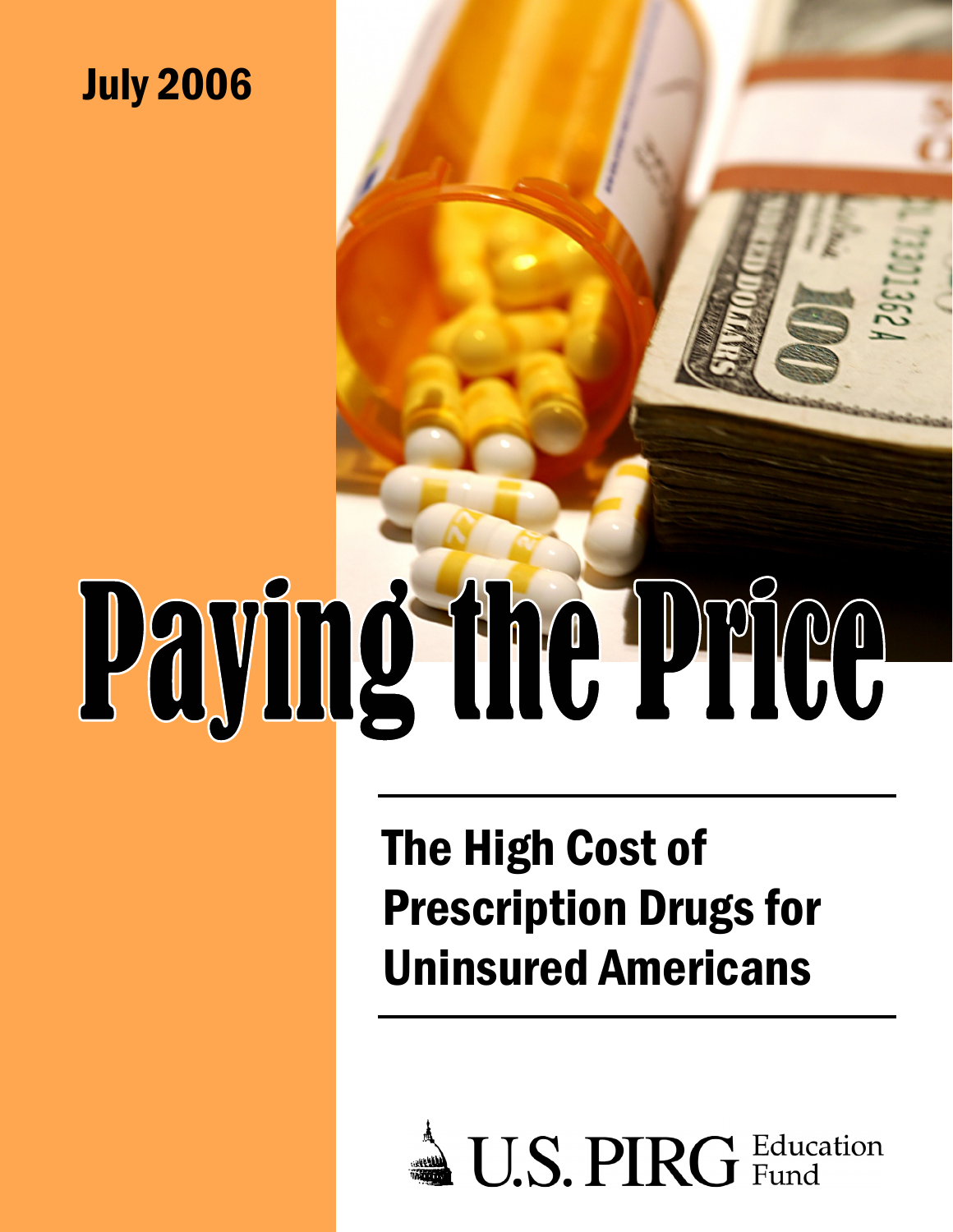# **Paying the Price**

**The High Cost of Prescription Drugs for Uninsured Americans** 

# U.S. PIRG Education

**July 2006**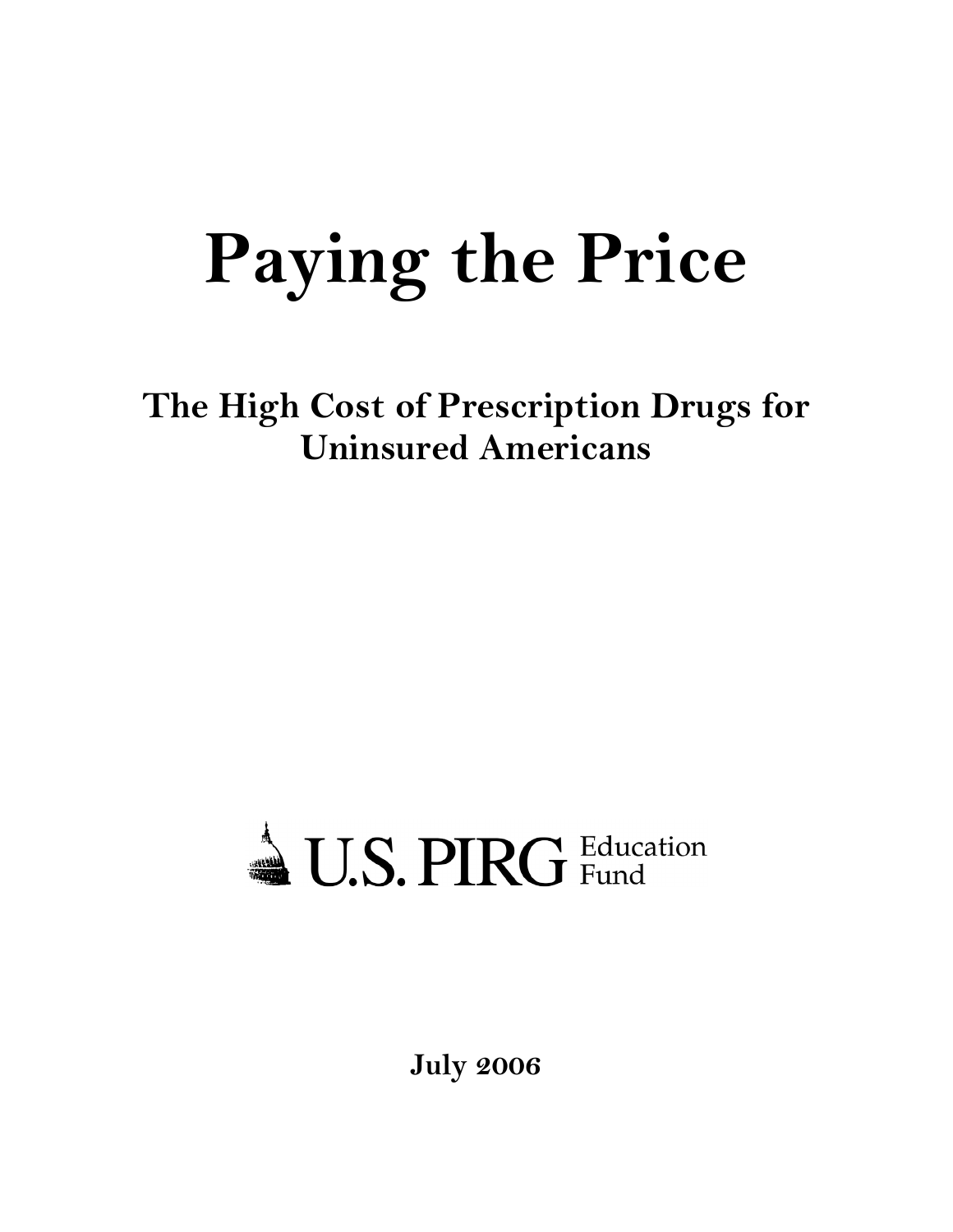### ACKNOWLEDGEMENTS

Written by Paul Brown, Consumer Advocate with the U.S. PIRG Education Fund.

© 2006, U.S. PIRG Education Fund

Cover photo: V. Leach - FOTOLIA.

This report would not have been possible without the insights and assistance of Ed Mierzwinski, Consumer Program Director for the U.S. PIRG Education Fund; Alison Cassady, Research Director for the U.S. PIRG Education Fund; and all of the PIRG staff and volunteers who conducted the pharmacy store surveys.

For a copy of this report, visit our website or send a check for \$20 made payable to U.S. PIRG Education Fund at the following address:

U.S. PIRG Education Fund 218 D Street SE Washington, DC 20003 (202) 546-9707 www.uspirg.org

*U.S. PIRG Education Fund is the research and policy center for U.S. PIRG, the federal lobbying office for the state Public Interest Research Groups (PIRGs). The state PIRGs are a network of independent, state-based, citizen-funded organizations that advocate for a clean environment, a fair and sustainable economy, and a responsive and democratic government.*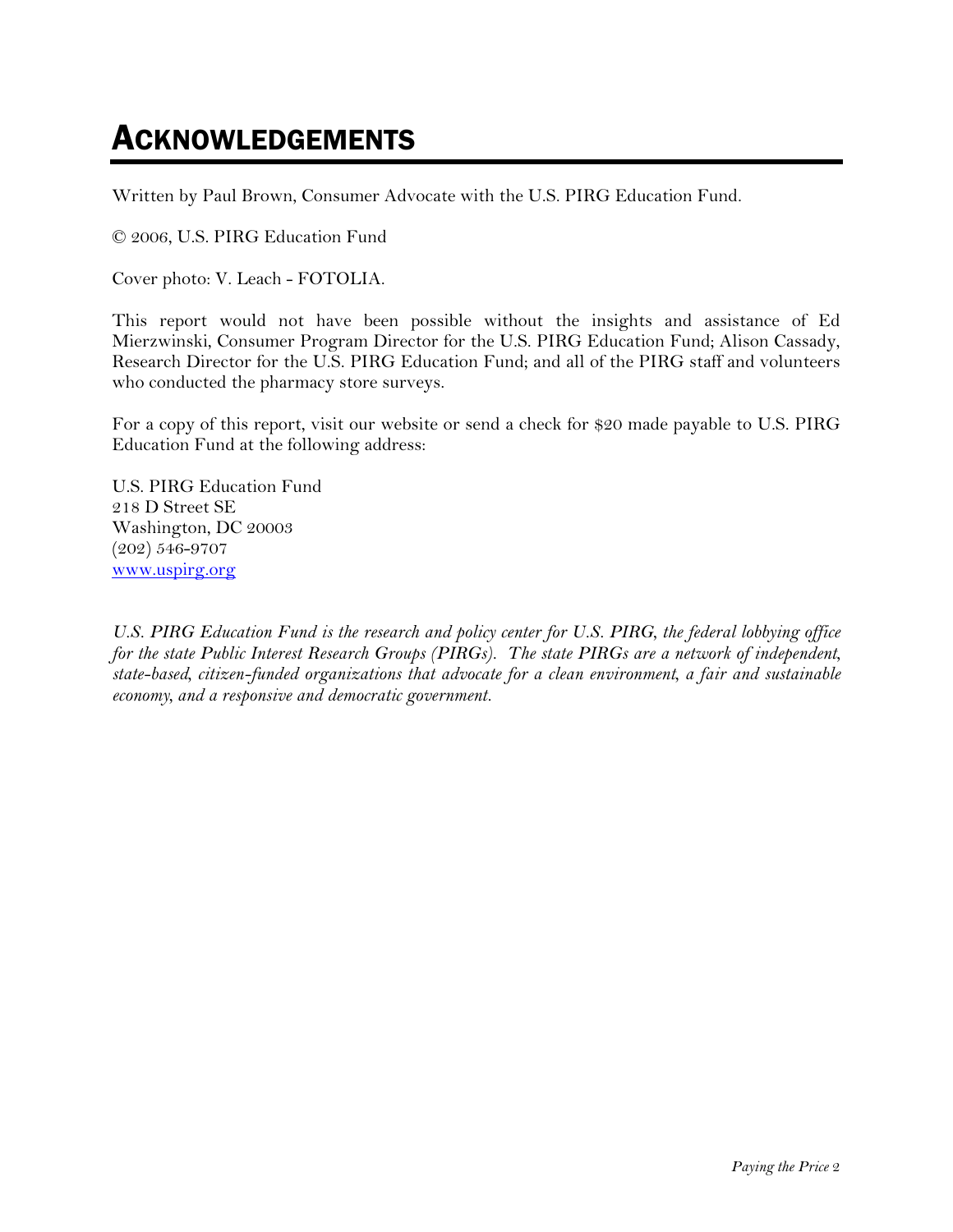# **TABLE OF CONTENTS**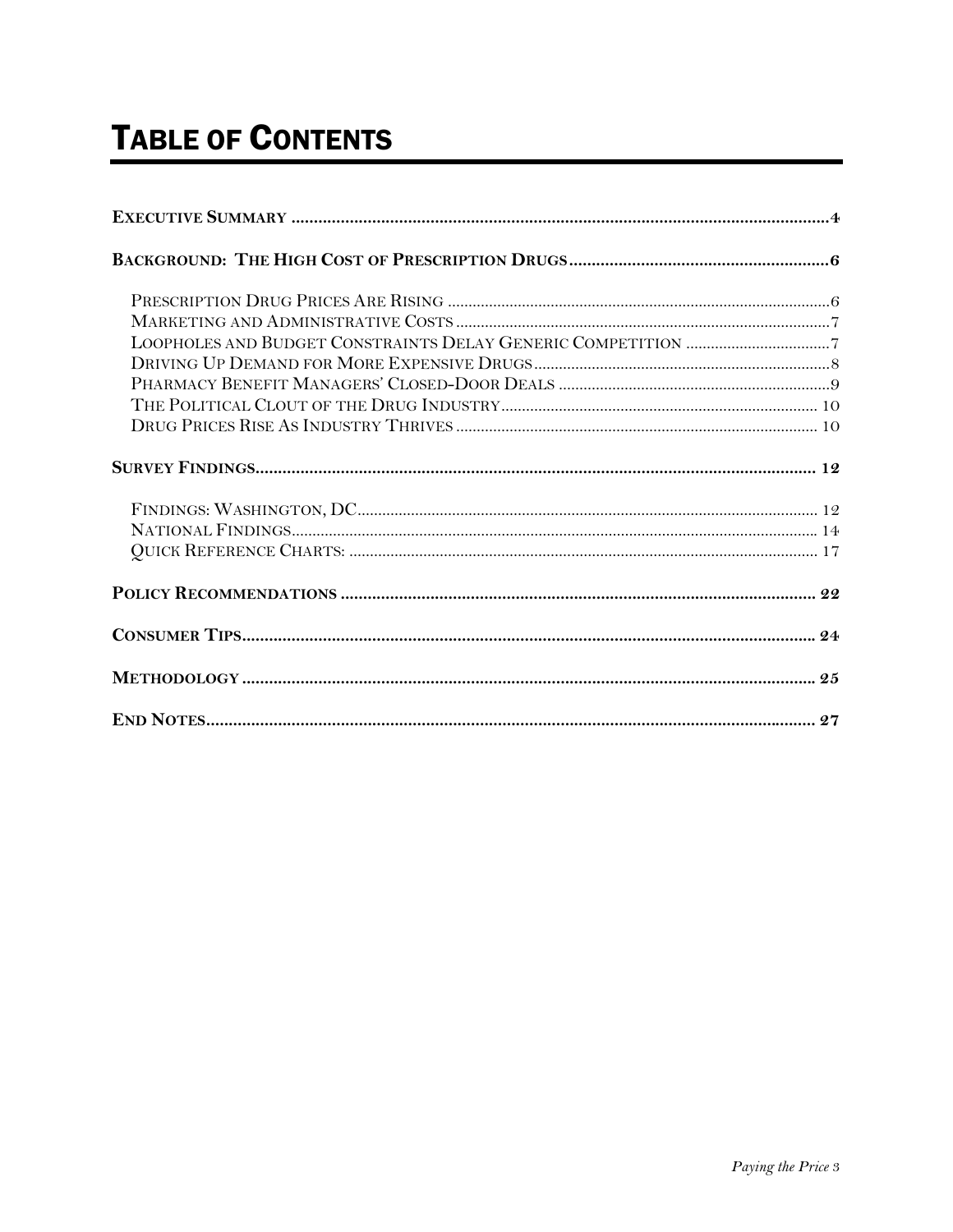Millions of uninsured and underinsured Americans struggle to afford the medicines they need, even forgoing medically necessary drugs when prices are out of reach. When discussing the high cost of prescription drugs, politicians often focus on the financial burden carried by senior citizens. Unfortunately, as this report shows, high prescription drug prices are a problem for Americans of all ages, particularly for the uninsured.

Today, nearly 46 million Americans under the age of 65 lack health insurance, and millions more with insurance lack prescription drug coverage. Young adults from 19 to 34 years old are the fastest growing group of uninsured, accounting for 40 percent of the total.

At the same time, prescription drug prices are skyrocketing in the United States, rising much faster than the rate of inflation. In 2005, Americans spent \$252 billion on prescription drugs.

The federal government uses its buying power to negotiate lower prices for the drugs it purchases for its beneficiaries, such as veterans, government employees and retirees. Uninsured consumers, with no one to negotiate on their behalf, pay full price for their medications—if they are able to afford them at all.

During the spring of 2006, researchers from the state Public Interest Research Groups (PIRGs) posed as uninsured customers and surveyed by phone hundreds of pharmacies in 35 cities across the country to determine how much uninsured consumers are paying for 10 prescription drugs commonly used by adults under age 65. We then compared these prices with the prices the pharmaceutical companies charge the federal government; with prices at a Canadian pharmacy; and with the results of a similar survey we completed in 2004. Key findings include:

#### **WASHINGTON, DC FINDINGS**

• Uninsured residents of Washington, DC pay nearly 65 percent more than what the federal government pays for the same drugs, ranking the city  $8<sup>th</sup>$  out of the 35 cities we surveyed.

• The cholesterol-lowering drug Lipitor costs more in the nation's capital than in any other city we surveyed. An uninsured DC resident taking Lipitor pays 58 percent more than what the federal government pays for the same drug.

• The uninsured in Washington, DC pay more than twice as much at local drug stores for their medication as they would pay at a Canadian pharmacy; one drug, Premarin, costs 550 percent more at DC area pharmacies. Premarin's manufacturer, Wyeth, is being sued for allegedly creating an unfair monopoly market for the drug and then increasing its price.

• This year, we surveyed nine prescription drugs that also appeared in our 2004 survey. For these drugs, between 2004 and 2006 the average price in Washington, DC increased by 8.6 percent, faster than the general rate of inflation over the two-year period.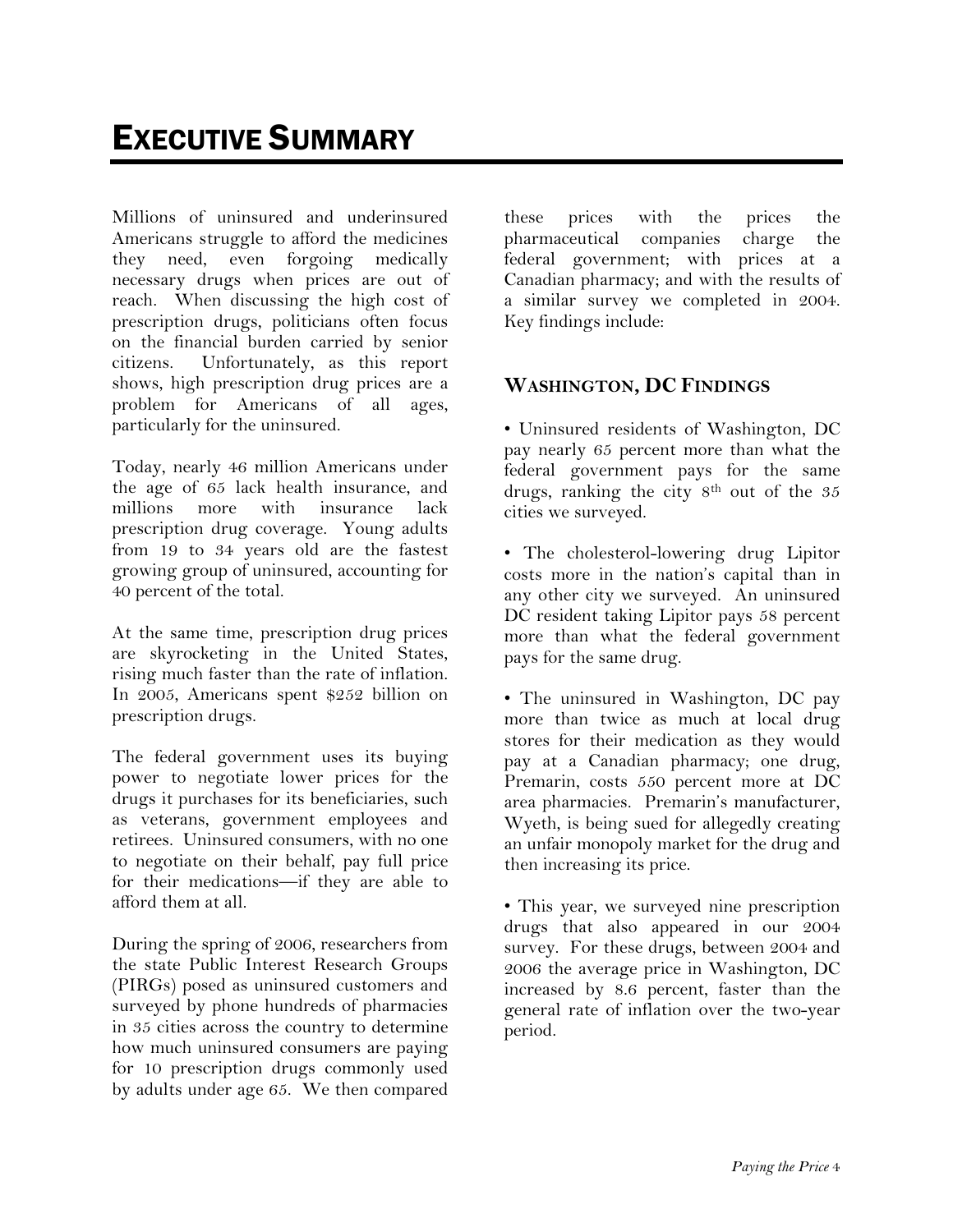#### **NATIONAL FINDINGS**

• Uninsured Americans pay 60 percent more on average than what the federal government pays for the prescription drugs we surveyed.

• Regionally, uninsured consumers in the Northeast pay the highest prices for the 10 drugs we surveyed, followed by the West, South, and Midwest. Among the cities we surveyed, the uninsured in Boston, Sacramento, San Francisco, and Hartford (CT) pay the highest prices; Des Moines has the lowest prices among the cities we surveyed, but uninsured Des Moines residents still pay 46 percent more than the federal government for the same drugs.

• Uninsured Americans pay twice as much for drugs purchased at local pharmacies as they would pay if they purchased the same drugs from a Canadian pharmacy.

• Compared with our 2004 survey, the cost of the nine prescription drugs we surveyed increased by 11 percent, 81 percent faster than the general rate of inflation between 2004 and 2006.

#### **RECOMMENDATIONS**

The state PIRGs support the following common sense solutions to the problem of overpriced prescription drugs.

#### *Increase the Availability of Generic Drugs.*

Lower-cost generic drugs could save Medicare, Medicaid and consumers billions of dollars. The state PIRGs support increasing the Food and Drug Administration's budget devoted to approving generic drug applications in order to ease the substantial backlog. We also support closing loopholes that allow

drug makers to hold on to their patents and slow the introduction of generic drugs to the market.

#### *Establish Prescription Drug-Buying Pools.*

The state PIRGs support creating prescription drug-buying pools at the state and multi-state level to allow individuals, businesses and the government to use their combined buying power to negotiate lower drug prices.

#### *Limit Drug Makers' Marketing Tactics.*

Drug makers' marketing tactics encourage doctors and consumers to request the newest and more expensive medication, regardless of proof about its superiority to the older, less expensive drug. The state PIRGs support limiting direct-to-consumer advertising, restricting marketing to doctors, and placing strict monetary limits or outright bans on gifts from drug makers to doctors.

#### *End Secret Deals with Drug Makers.*

The state PIRGs support efforts to increase transparency and accountability for Pharmacy Benefit Managers (PBMs), which negotiate deals with drug makers on behalf of insurers, state health programs, and large businesses. These deals are shrouded in secrecy and have led to lawsuits alleging that PBMs fail to act in their clients' best fiduciary interest.

#### *Legalize Prescription Drug Importation.*

The state PIRGs support legalizing prescription drug importation as an interim solution for the millions of uninsured consumers who cannot afford to purchase their medications in the United States.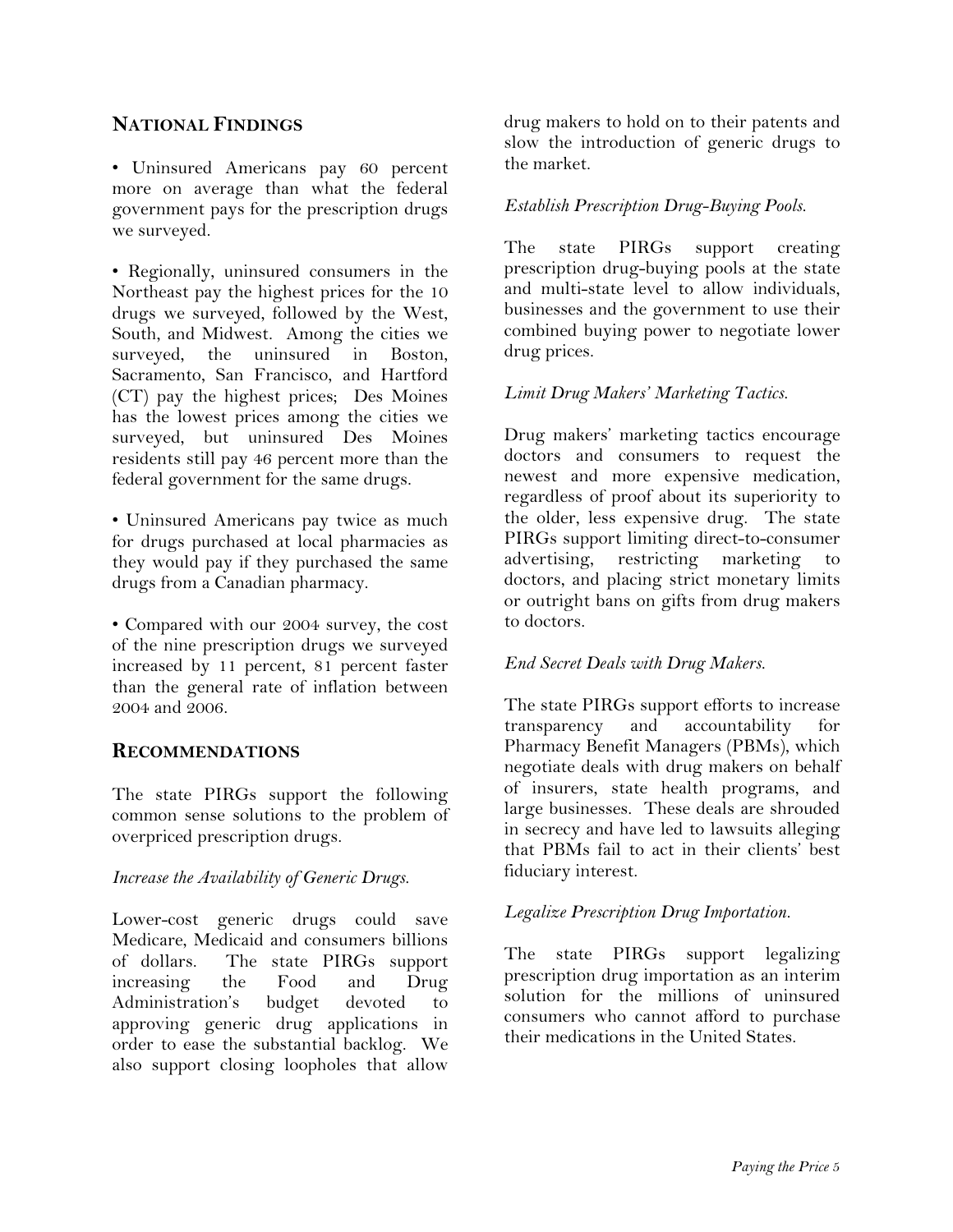# BACKGROUND: THE HIGH COST OF PRESCRIPTION **DRUGS**

Millions of uninsured and underinsured Americans struggle to afford the medicines they need, even forgoing medically necessary drugs when prices are out of reach.

Today, nearly 46 million Americans under the age of 65 have no health insurance, nearly 16 percent of our population.<sup>1</sup> Young adults from 19 to 34 years old are the fastest growing group of uninsured, $2$ accounting for 40 percent of the uninsured.3

Moreover, millions of other Americans are underinsured with policies that lack prescription drug coverage or require high deductibles and co-payments. Many employers are cutting back health insurance coverage and shifting costs to workers.4

The federal government uses its buying power to negotiate lower prices for the drugs it purchases for its beneficiaries, such as veterans, government employees and retirees. Uninsured consumers, with no one to negotiate on their behalf, pay full price for their medications—if they are able to afford them at all.

People without health insurance or prescription drug coverage often do not take recommended dosages of their medications. According to one study, nearly 60 percent of uninsured people skipped taking dosages of their medication or went without it because it cost too much.5

Another study showed that if health insurance companies lowered their copayments for one type of cholesterollowering medication, patients would avoid nearly 80,000 hospitalizations and more than 31,000 emergency room visits each year, which would save more than \$1 billion in health care costs.6 Providing prescription drug coverage for the uninsured would provide even greater savings.

#### **PRESCRIPTION DRUG PRICES ARE RISING**

In 2005, U.S. consumers spent \$251.8 billion on prescription drugs,<sup>7</sup> nearly \$50 billion more than we paid in 2003<sup>8</sup> even though actual sales have been flat. The average yearly growth in spending on prescription drugs is expected to be more than eight percent over the next 10 years.<sup>9</sup>

The primary reason for this increase in spending is skyrocketing prices. AARP found that prices charged by drug makers for brand-name pharmaceuticals jumped 3.9 percent in the first quarter of 2006, four times the general inflation rate and the largest quarterly price increase in six years.10 Similarly, a 2004 report by Families USA found that the average wholesale price of 28 of the top 30 brandname drugs rose by two or more times the rate of inflation from January 2003 to January 2004. Twenty-one (21) of those drugs rose in price by three or more times the rate of inflation, and almost half (14) rose by more than five times the rate of inflation.11

Several factors contribute to the high cost of prescription drugs, as detailed below.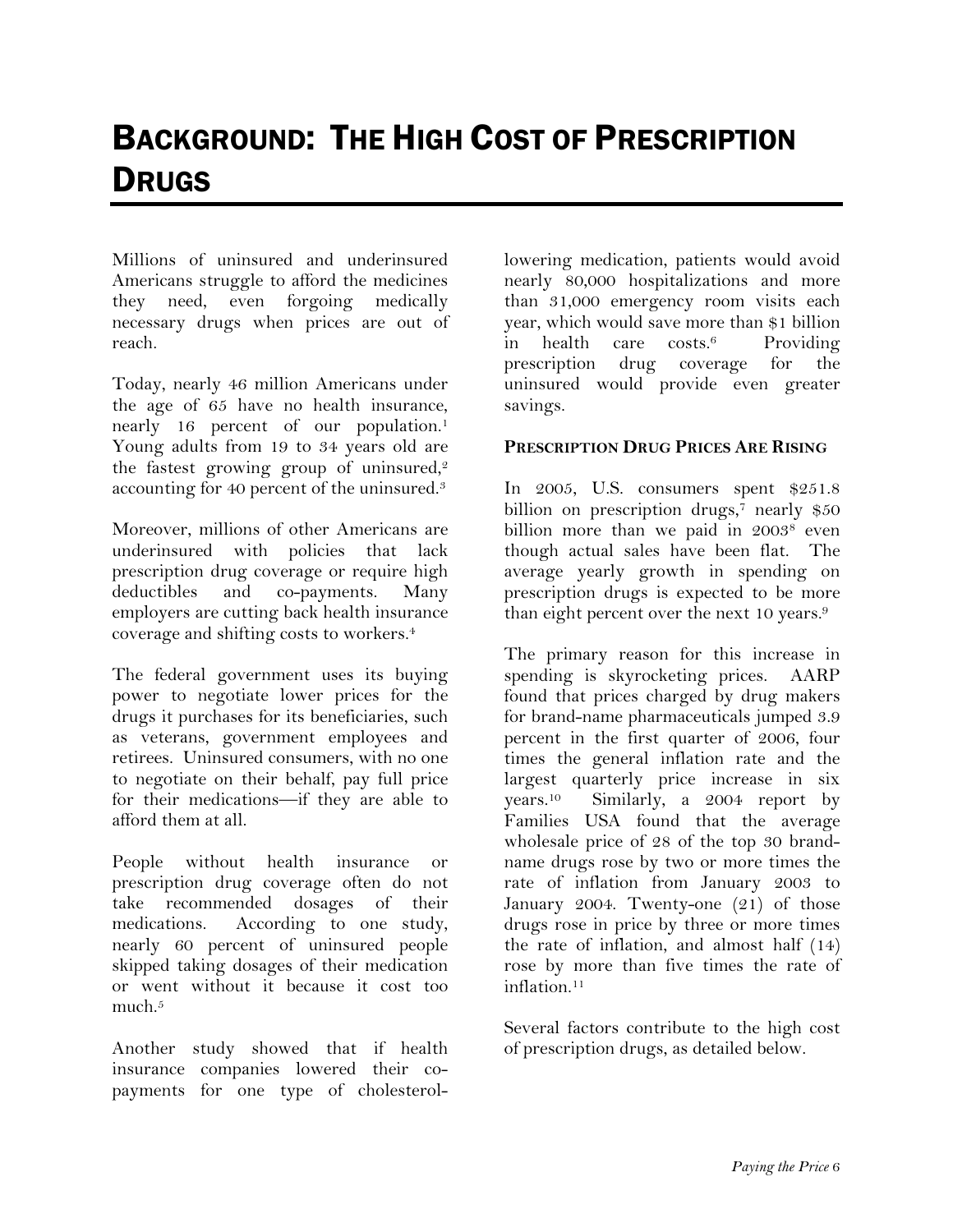#### **MARKETING AND ADMINISTRATIVE COSTS**

Drug makers often argue that prescription drugs are expensive because of the high cost of research and development (R&D) for new drugs. In fact, drug manufacturers spend twice as much on marketing and administration than they do on R&D, according to Dr. Marcia Angell in her book, *The Truth about the Drug Companies.*12

Many new drugs have little therapeutic advantage over ones currently on the market; rather, they are so-called "me too" drugs.13 Drug makers may copy another company's successful drug in an effort to capture part of a lucrative market. Drug makers also may replace an older drug that is about to lose patent protection with a slightly modified drug that is not necessarily better but is patent-protected. For example, AstraZeneca replaced its blockbuster heartburn drug Prilosec with Nexium right before Prilosec was to go off patent protection.14

In addition, the government pays for major portions of the pharmaceutical industry's R&D costs through research, subsidies and tax breaks. For example, the National Cancer Institute (NCI) conducted much of the research done for a new vaccine to prevent cervical cancers.15 Merck and GlaxoSmithKline based their vaccines partially on NCI's work. Drug makers also can deduct their R&D costs from their taxes and enjoy other tax breaks. Overall, the drug industry pays about 40 percent less in taxes than the average for all other industries.16

#### **LOOPHOLES AND BUDGET CONSTRAINTS DELAY GENERIC COMPETITION**

Patents are scheduled to expire on 75 brand name drugs in the next two years; generic versions of these drugs could save

consumers and health plans more than  $$26.4$  billion<sup>17</sup>

Unfortunately, drug makers are working to exploit loopholes in patent laws to delay generic drug competition. The Pharmaceutical Care Management Association recently accused the brandname drug industry of aggressively working to prevent cheaper generic drugs from reaching the market.18

Brand name drug makers delay competition from generic manufacturers by filing lawsuits to extend their drug patents, which already last 20 years. These lawsuits add years to the brand name drug's exclusive and lucrative hold on the market, which means consumers pay more for drugs than they otherwise would.

Brand name drug makers even have paid generic manufacturers to drop patent challenges.19 In the late 1990s, the Federal Trade Commission (FTC) intervened to stop this practice. Unfortunately, in 2005 the 11th Circuit Court of Appeals said that the FTC had overstepped its authority, and brand name manufacturers once again can pay generic companies to delay sale of cheaper generic drugs. The FTC is appealing to the Supreme Court.20

In the meantime, the FTC is investigating other evidence that brand name drug makers are stifling competition. The FTC plans to issue 190 subpoenas to 80 brand name manufacturers to investigate whether "brand-name generics" have curtailed or stopped real generics from reaching the market.21

In addition, the Food and Drug Administration (FDA) has a backlog of 800 generic drug applications.22 The Generic Pharmaceuticals Association (GPhA) calculates that FDA's Office of Generic Drugs is under-funded by  $$15$  million.<sup>23</sup> In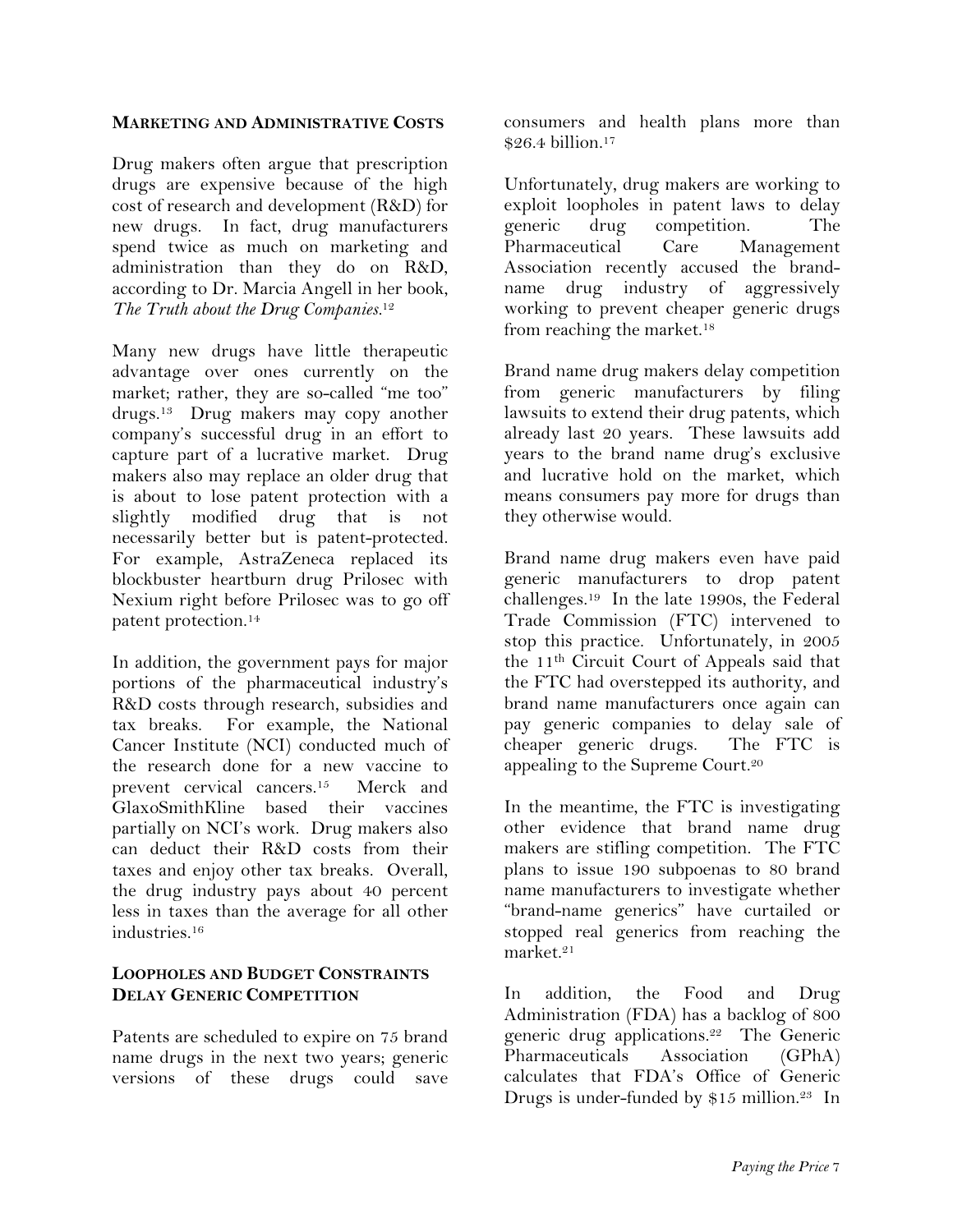June 2006, a Senate committee proposed a \$10 million budget increase for the Office of Generic Drugs, pending congressional approval. For its part, FDA wants generic drug manufacturers to pay user-fees as a way to increase funding for agency. GPhA opposes user-fees but agrees that increased funding is needed.

Even when generic drugs get approved, some drug manufacturers keep them off the pharmacy shelves by manipulating the market. For example, Wyeth-Ayerst controls almost the entire market for Premarin, an estrogen replacement therapy drug.24 Duramed developed a competing drug, Cenestrin. Duramed alleges, however, that Wyeth is negotiating exclusive contracts with large pharmacy benefit management companies, giving Wyeth a de facto monopoly. Duramed also alleges that after completing the contracts, Wyeth significantly raised the price of Premarin.<sup>25</sup>

#### **DRIVING UP DEMAND FOR MORE EXPENSIVE DRUGS**

Drug manufacturers use a variety of tactics to drive up demand for new, more expensive drugs. They use direct-toconsumer advertising, commerciallysponsored research, and specialized drug sales representatives called "drug detailers" who target doctors and their staff.

**Direct to consumer (DTC) advertising** increases drug costs by persuading people to ask their doctors for new, more expensive prescription drugs when less expensive or generic drugs are equally effective.26

As an anecdotal example, Dr. John Abramson described how this often plays out in the real world in his book, *Overdo\$ed America.* One of his patients insisted on using the DTC-advertised drug Celebrex,

which cost nearly 70 percent more than other drugs that treat the same condition.27

DTC advertising is extremely effective. Drug companies spend more than \$4 billion annually advertising directly to consumers.28 In 2000, for every dollar the industry spent on DTC advertising, it brought in more than \$4 in additional sales.29 Celebrex's manufacturer, Pfizer, which pulled its DTC ads because of safety concerns about the drug in December 2004, recently resumed DTC ads for the drug. With DTC ads, Celebrex's worldwide sales were \$3.3 billion. During the DTC ad moratorium in 2005, sales fell to \$1.7 billion.30

**Commercially-sponsored research** leads to higher prescription drug costs by encouraging doctors to prescribe new and often more expensive drugs with promises of better treatment. Drug manufacturers pay for research to demonstrate the effectiveness of their drugs, package it as "independent" research, and then publish it in a major medical journal. Not surprisingly, research funded by a manufacturer most often demonstrates that its pills are the safest and most effective.

Recently, for example, Eli Lilly and Co. ran studies comparing its anti-psychotic drug Zyprexa with Risperdal, which is manufactured by Janssen. Eli Lilly found its drug to be superior. But when Janssen ran tests, its drug did better.<sup>31</sup>

As another example, several medical journals have recently published articles about "aspirin resistance," arguing that a daily aspirin will not prevent heart attacks in a significant percentage of patients. If that is true, doctors might have to test patients for aspirin resistance and prescribe more expensive aspirin substitutes. In July 2005, *Physician's Weekly* published a study arguing that 30 percent of the 25 million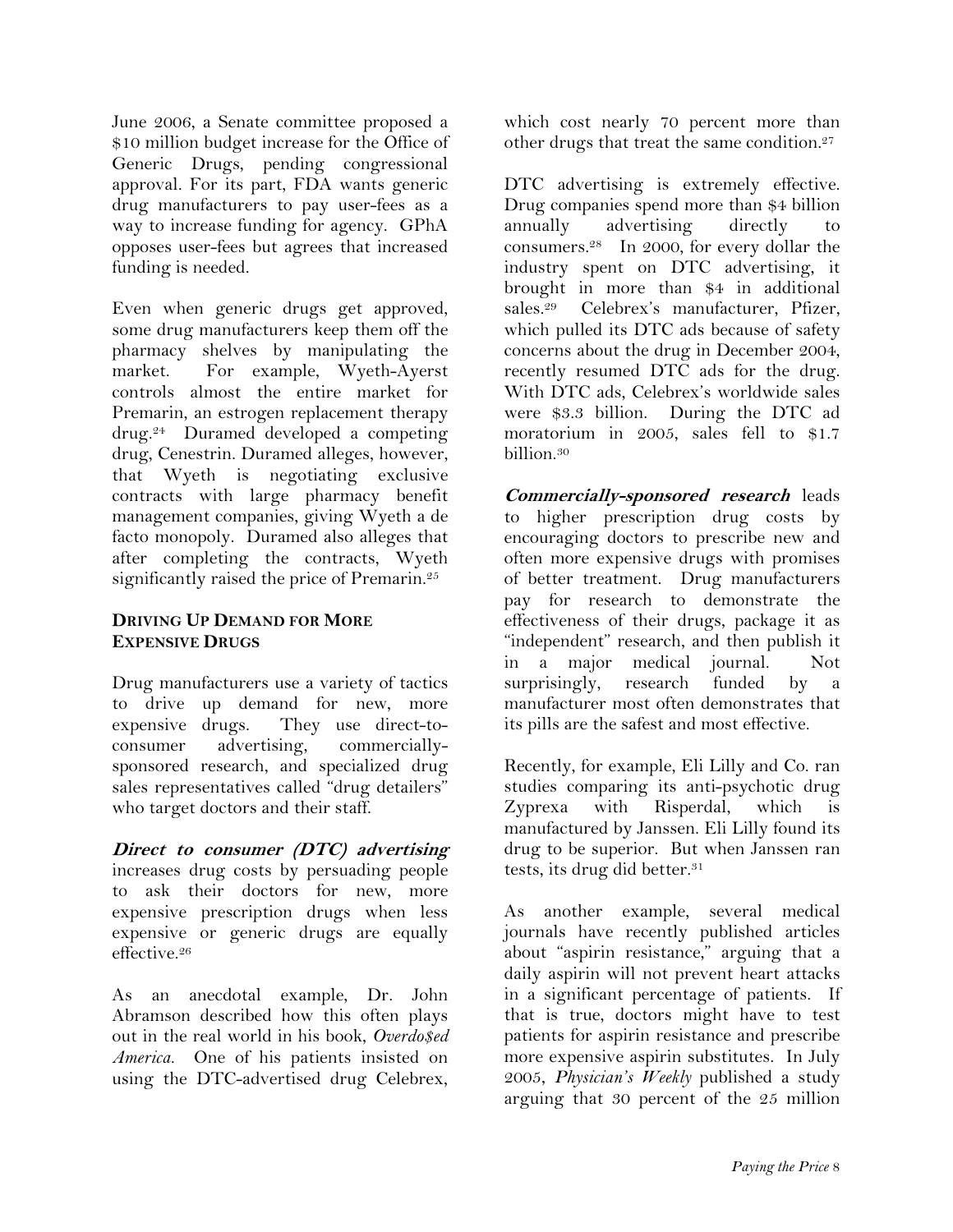Americans who take a daily aspirin to prevent heart attacks may be "aspirin resistant" and may need other anti-clotting drugs. The article did not mention that the author of the study receives funding from Accumetrics, a firm that makes a test to measure aspirin resistance, and Schering-Plough, which sells a potential alternative to aspirin. On the other side, aspirin maker Bayer AG is compensating some doctors to debunk aspirin resistance studies.<sup>32</sup>

When it comes to commercially-sponsored medical research, designing medical studies to ensure a desired outcome and withholding negative findings is not uncommon, according to Dr. John Abramson.33

*Drug detailers* are sales representatives who meet one-on-one with doctors and their staff. By persuading doctors to fill prescriptions with expensive brand name drugs, drug detailers help to increase the average price of prescription drugs.34 The drug industry spends about 30 percent of its marketing budget on drug detailing.35

In 2003, drug detailers gave doctors \$16.4 billion worth of free drug samples to entice them into using their companies' drugs.36 Drug detailers also often give doctors pens, note pads, watches, and other items and offer free golf trips and dinners at expensive restaurants.37

These gifts seem to be effective. Eightyfour percent of medical residents thought their colleagues were influenced by pharmaceutical company gifts, according to a 2001 study.38

Drug detailers also use a controversial tool to tailor their marketing strategies computerized databases about the drugs physicians are prescribing and their prescribing habits.<sup>39</sup> Doctors often are not aware that drug detailers have this inside

information, which detailers can use to their advantage when meeting with doctors.

#### **PHARMACY BENEFIT MANAGERS' CLOSED-DOOR DEALS**

Pharmacy Benefit Managers (PBMs) are pharmaceutical middlemen who negotiate prices for prescription drugs between drug manufacturers and health care plan providers such as states, businesses, and HMOs. PBMs provide prescription drug coverage to more than 150 million Americans.

PBMs occupy a lucrative place in the supply chain, buying drugs in bulk and then offering them to their clients for a higher price. As a result, the three largest PBMs—Medco, Caremark and Express Scripts Inc—recorded combined profits of nearly \$2 billion in 2005.40 Their executives are enjoying high salaries and benefits as well. In 2005, Caremark's chief executive, Edwin M. 'Mac' Crawford, earned \$4.8 million in salary and exercised \$64 million in stock options.41 Express Scripts CEO George Paz earned \$1.8 million in salary in the same year; Medco's CEO David Snow Jr. earned \$2.6 million.<sup>42</sup>

State and federal enforcement authorities have accused several PBMs of exploiting their position and engaging in anticompetitive, deceptive, and even fraudulent practices.43 For example, the state of Ohio sued Medco, claiming it cheated teachers by charging too much for their medications.44 A jury agreed and said Medco should pay the teachers' retirement system \$7.8 million for fraud and breaching its fiduciary duty. Medco is appealing the case.<sup>45</sup>

Overall, PBMs operate with little government oversight or regulation, making it difficult to ascertain where the PBMs make their profit. The U.S. Court of Appeals recently upheld a Maine law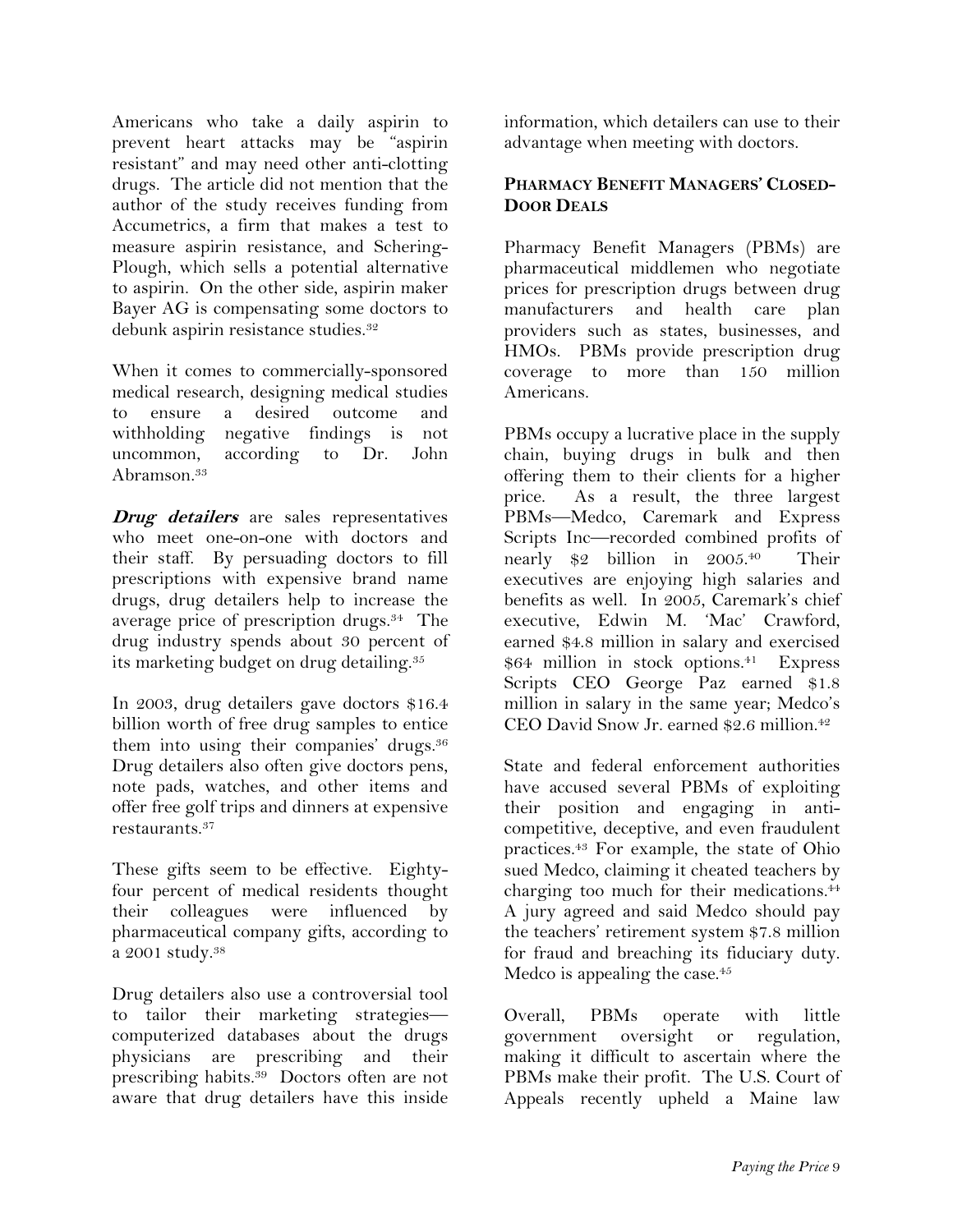seeking to increase the accountability and transparency of PBMs.46 Removing the secrecy that surrounds how PBMs conduct business should lead to lower costs for prescription drug users.

#### **The Medicare Prescription Drug Benefit Program: Who Benefits?**

In 2003, President George W. Bush signed the new Medicare prescription drug benefit into law. As of May 2006, about 38 million seniors were covered by the program, which is now estimated to cost \$788 billion over 10 years.<sup>47</sup>

Unfortunately, the new drug program—Medicare Part D—benefits insurance companies and drug makers more than it does patients. The plan creates a system of competing plans run by private insurers who receive huge government subsidies in return.<sup>48</sup> Drug makers also benefit from the new law because it prohibits Medicare from negotiating lower prices, as the Department of Veterans Affairs does.

Doctors, pharmacists and seniors also have complained about the program's shortcomings. A few of the biggest problems:

*•* Seniors have expressed confusion over which of the private insurance plans to choose.

• The plan covers drug costs through the first \$2,250; beneficiaries then must pay for drugs until out-of-pocket expenses reach \$3,600 for the year.49 This so-called "donut hole" will affect 6.9 million beneficiaries this year.<sup>50</sup>

• Seniors who did not sign up by the May 15, 2006 deadline face stiff late enrollment penalties. Seniors waiting two years to enroll will pay 24 percent more for life.

• Patient-assistance programs operated by drug makers, foundations and government agencies are cutting off many sick and disabled Americans because they are now covered by the Medicare drug program, which is less comprehensive and more expensive.<sup>51</sup>

Policy-makers should reinstate the federal government's full authority to negotiate with drug makers, allowing Medicare to reap the same savings as the Department of Veterans Affairs.

#### **THE POLITICAL CLOUT OF THE DRUG INDUSTRY**

The pharmaceutical industry has spent millions in Washington, DC and state capitals to fight any proposals that would lower prescription drugs prices or slow sales, such as legalizing prescription drug importation.

The pharmaceutical and health products industry spent nearly \$184 million in 2005 on lobbying in Washington, DC and gave more than \$74 million in campaign contributions to federal candidates in the 2000, 2002, and 2004 election cycles.52 In 2003, the drug industry hired 824 lobbyists,<sup>53</sup> and at least seven of their lobbyists are former members of Congress.54

Former Congressman Billy Tauzin, who cosponsored and pushed through Congress the Medicare prescription drug bill in 2003, is now the president and CEO of the Pharmaceutical Research & Manufacturers of America (PhRMA).<sup>55</sup> PhRMA, with more than 100 lobbyists on staff, is the drug industry's main lobbying organization and represents more than 40 brand-name drug companies.56 As chair of the House Energy and Commerce Committee, Tauzin was responsible for regulating the drug industry; now he is their main lobbyist.

At the state level, the drug industry also uses its wealth to try to influence state officials by spending tens of millions of dollars on lobbying, gifts and campaign donations.57 In many states, the drug industry has defeated preferred drug list proposals and bulk purchasing legislation.58

#### **DRUG PRICES RISE AS INDUSTRY THRIVES**

The pharmaceutical industry is one of the most profitable industries in the United States. The pharmaceutical industry's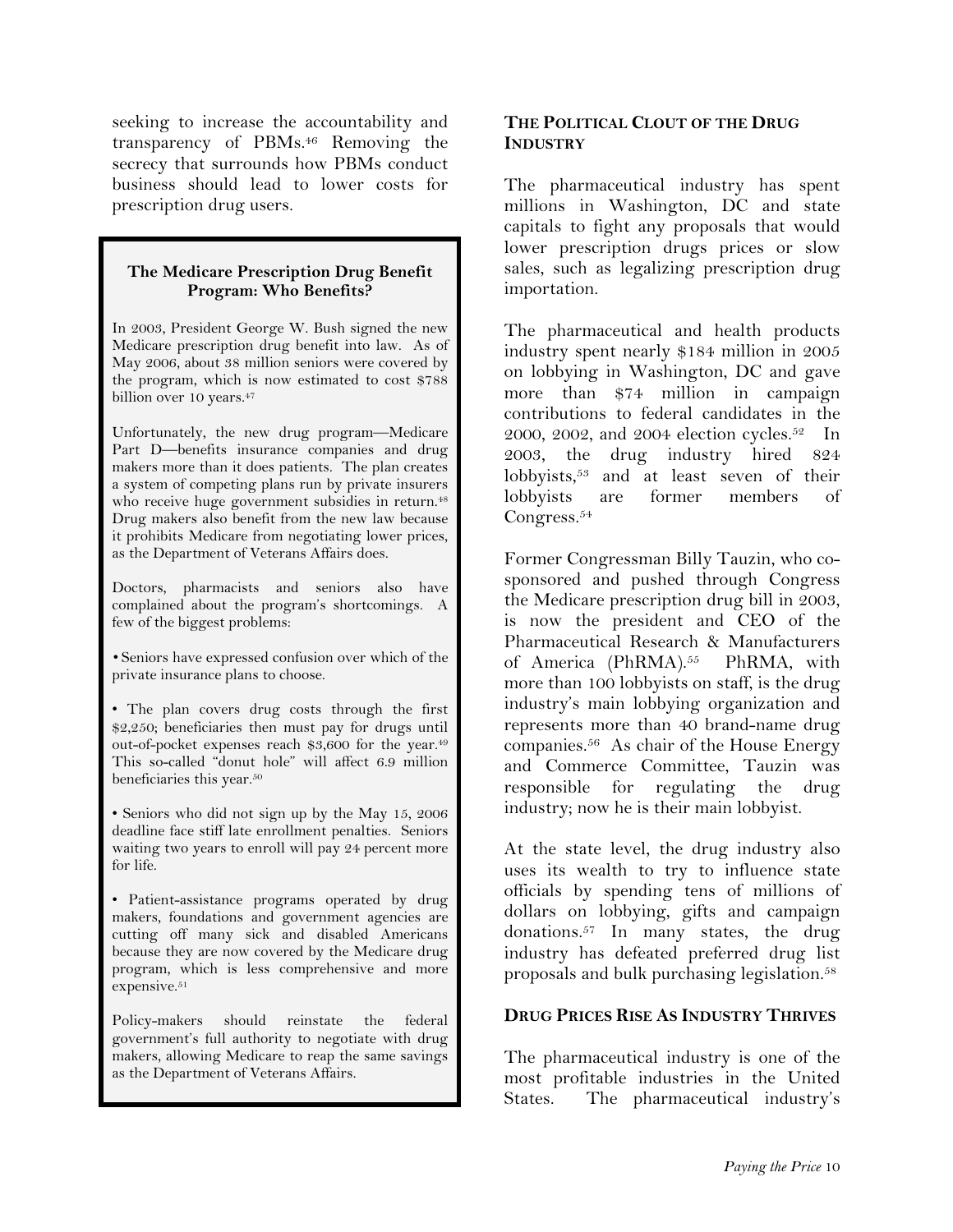profits are so high that the oil industry, in an attempt to deflect attention from its record profits, has taken out full-page newspaper ads showing that the drug companies' earnings for 2001-2005 were nearly three times what the oil and gas industry earned.59

Pfizer, the largest drug firm in sales, had profits of \$8.08 billion in 200560 and \$4.11 billion in the first quarter of 2006.<sup>61</sup> Merck's profits jumped 11 percent in the first quarter of 2006 despite flat sales.<sup>62</sup> Overall, prescription drug sales increased by only about three percent last year.<sup>63</sup>

Table 1 lists the 2006 first quarter profits for the six manufacturers of the 10 medicines we surveyed for this report.64

| Table 1. Quarterly Profits for Six Drug    |
|--------------------------------------------|
| Manufacturers, January-March 2005 and 2006 |

| Company        | Jan-March<br>Profits '05 | Jan-March<br>Profits '06 | $\%$<br><b>Increase</b> |
|----------------|--------------------------|--------------------------|-------------------------|
|                | \$301                    | \$4.11                   |                         |
| Pfizer         | million                  | billion                  | 1,265%                  |
|                | \$1.80                   | \$2.77                   |                         |
| Sanofi-Aventis | billion                  | billion                  | 54%                     |
|                | \$1.08                   | \$1.12                   |                         |
| Wyeth          | billion                  | billion                  | $4\%$                   |
|                | \$1.37                   | \$1.52                   |                         |
| Merck          | billion                  | billion                  | 11%                     |
|                | \$838                    | \$865                    |                         |
| Abbott Labs    | million                  | million                  | 3%                      |
|                | \$52.7                   | \$91.8                   |                         |
| Forest Labs    | million                  | million                  | 74%                     |

#### **The Big C**

The "Big C" used to refer to cancer. Now it refers to the "Big Cash" that some drug makers make off of cancer patients.

The price for cancer drugs has exploded. Celgene's drug Revlimid costs \$4,600 a month; Erbitux, co-marketed by ImClone Systems and Bristol-Myers Squibb, costs \$10,000 a month; and Genentech's Avastin runs \$4,400 a month. When FDA approves a drug already on the market as treatment for cancer, its price often skyrockets. Celgene used to sell the AIDS drug thalidomide at \$6 per 50-milligram pill in 1998. As doctors started prescribing the same drug primarily for cancer, Celgene raised the price to \$63.50 per pill.<sup>65</sup>

Increased research and development costs cannot account for the drastic rise in cancer drug prices. For example, nitrogen mustard, a chemotherapy drug, used to sell for \$77.50 for a two week supply; its wholesale price now stands at \$548.66 This drug has been on the market for years, incurring no new research and development costs.

Most cancer drugs do not have competition, allowing drug companies to raise prices in response to increased demand from desperate patients. These skyrocketing costs are putting a burden on private insurers, employers, government agencies and sick patients, who often have to pay 10-50 percent out-of-pocket for these life-saving drugs.

Looking to avoid a public relations nightmare, many pharmaceutical and biotech companies are weighing caps and other cost-containment measures for expensive cancer treatments.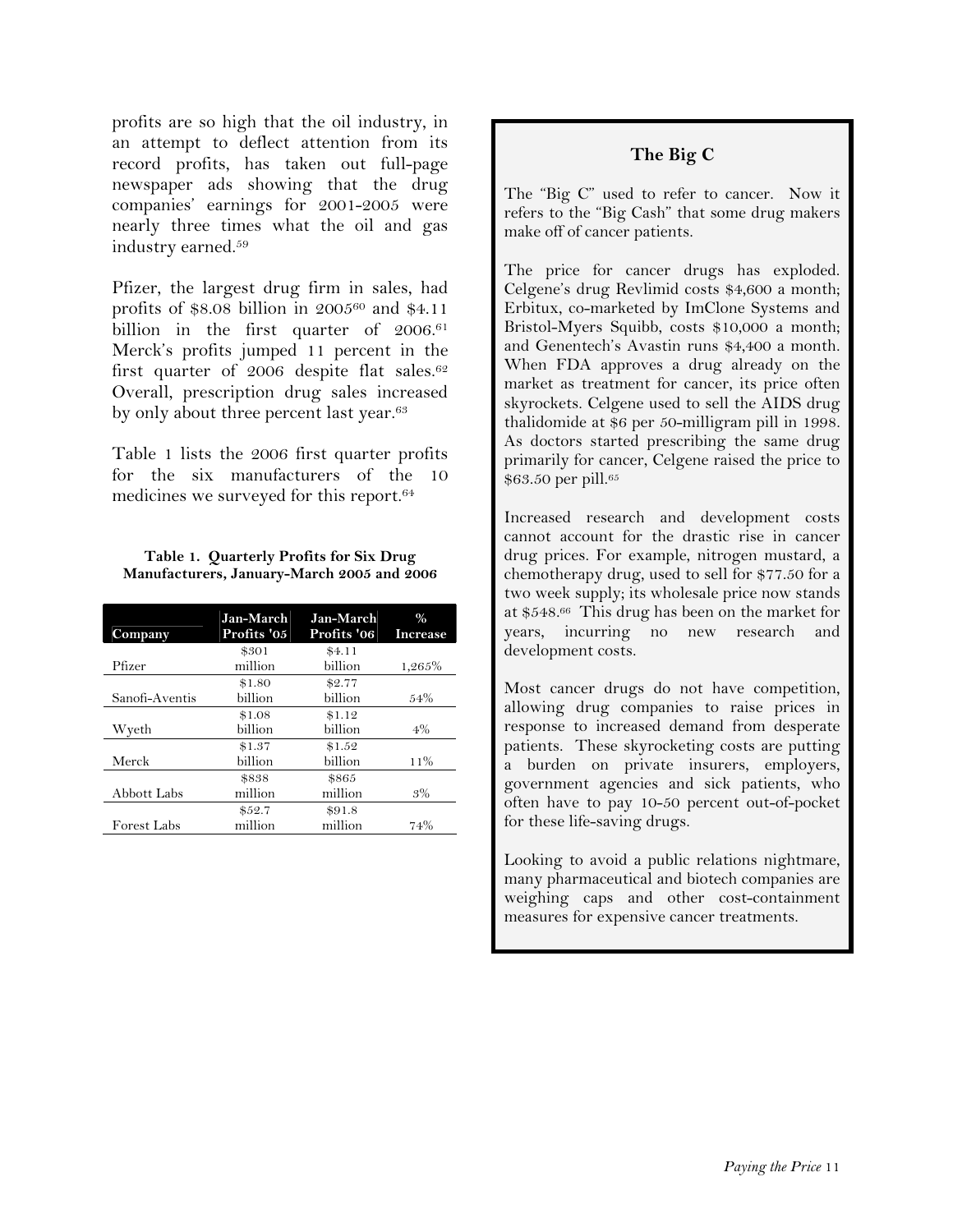# SURVEY FINDINGS

The federal government uses its buying power to negotiate lower prices for the drugs it purchases for its beneficiaries – such as veterans, government employees and retirees. Unfortunately, 46 million uninsured Americans have no one doing the same on their behalf.

During the spring of 2006, researchers from the state Public Interest Research Groups (PIRGs) posed as uninsured customers and surveyed by phone hundreds of pharmacies in 35 cities from all regions of the country. We compared the prices charged to uninsured consumers with the lower prices pharmaceutical companies charge the federal government, the Federal Supply Schedule prices (see sidebar). We then compared the prices charged to uninsured consumers with drug prices in Canada and with the results of a similar survey we conducted in 2004.

Our survey demonstrates that the uninsured in America pay high prices for prescription drugs when compared with the prices paid by the federal government and our neighbors to the north.

#### **FINDINGS: WASHINGTON, DC**

Uninsured residents of Washington, DC pay nearly 65 percent more than what the federal government pays for the same drugs, ranking the city  $8<sup>th</sup>$  out of the 35 cities we surveyed. The average monthly cost of the 10 drugs we surveyed was \$83.43 in DC; the national average was \$81.31. See Table 2 comparing the prices paid by the uninsured in Washington, DC with the Federal Supply Schedule price.

#### **What is the Federal Supply Schedule?**

The Federal Supply Schedule (FSS) for pharmaceuticals is a price catalog available to federal agencies and institutions and several other purchasers, such as the District of Columbia, U.S. territorial governments, and many Indian tribal governments. The U.S. Department of Veterans Affairs, which administers the FSS, negotiates prices with drug manufacturers. It also is the largest purchaser from the schedule.

Under the Veterans Health Care Act, drug makers must make their brand-name drugs available through the FSS in order to receive reimbursements for drugs covered by Medicaid. The law also requires drug makers to sell drugs covered by the act to four agencies—the Department of Veterans Affairs, Department of Defense, the Public Health Service, and the Coast Guard—at no more than 76 percent of the average manufacturer's price.

Source: Government Accountability Office, *Drug Prices: Effects of Opening Federal Supply Schedule for Pharmaceuticals Are Uncertain*, GAO/HEHS-97-60, June 1997.

An uninsured DC resident taking Lipitor pays 58 percent more than what the federal government pays for the same drug, higher than in any other city we surveyed. Similarly, an uninsured DC resident taking Allegra or Singulair for allergies pays almost twice what the federal government pays. See the "Quick Reference Charts" starting on page 17 for detailed survey results for each drug.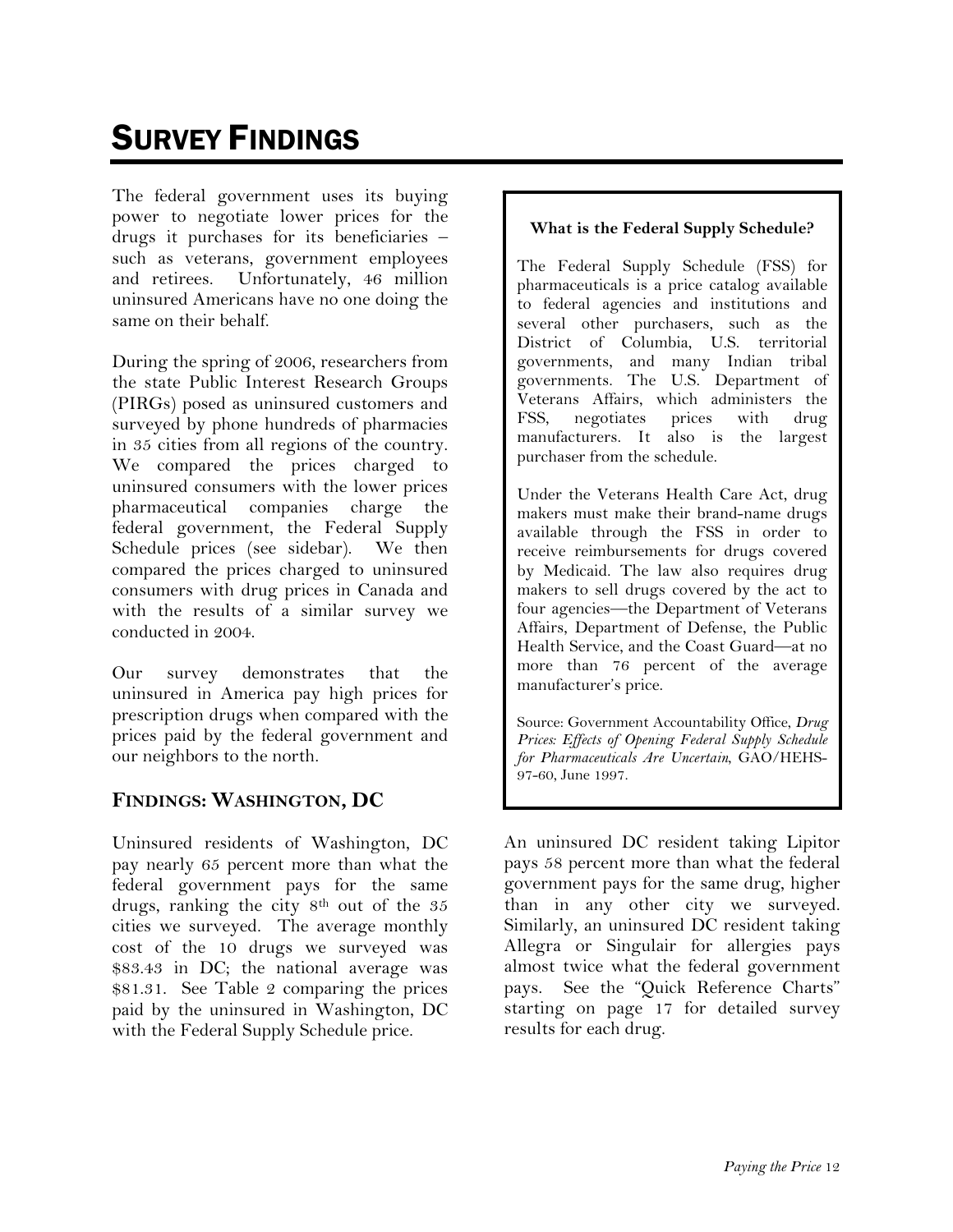|                  | Federal       | Average<br>Paid by | % More<br>Paid by | Average<br>Paid by | % More<br>Paid by |
|------------------|---------------|--------------------|-------------------|--------------------|-------------------|
|                  | <b>Supply</b> | <b>Uninsured</b>   | <b>Uninsured</b>  | <b>Uninsured</b>   | <b>Uninsured</b>  |
| Drug             | Price         | Nationally         | Nationally        | in D.C.            | in D.C.           |
| Allegra          | \$58.57       | \$108.66           | 85.5%             | \$112.34           | 91.8%             |
| Ambien           | \$62.40       | \$119.54           | 91.6%             | \$118.50           | 89.9%             |
| Lexapro          | \$67.54       | \$89.55            | 32.6%             | \$86.85            | 28.6%             |
| Lipitor          | \$62.37       | \$89.80            | 44.0%             | \$98.41            | 57.8%             |
| <b>Norvasc</b>   | \$55.55       | \$77.83            | $40.1\%$          | \$81.37            | 46.5%             |
| Premarin         | \$32.51       | \$46.32            | 42.5%             | \$46.77            | 43.9%             |
| Singulair        | \$62.41       | \$114.39           | 83.3%             | \$119.97           | 92.2%             |
| Synthroid        | \$9.45        | \$25.11            | 165.7%            | \$23.83            | 152.2%            |
| <b>Zithromax</b> | \$42.21       | \$62.12            | 47.2%             | \$62.24            | 47.5%             |
| Zyrtec           | \$54.09       | \$79.74            | 47.4%             | \$83.98            | 55.3%             |
| Average          | \$50.71       | \$81.31            | 60.3%             | \$83.43            | 64.5%             |

**Table 2. Average Prices Paid by Uninsured Consumers in Washington, DC vs. the Federal Government for 10 Common Prescription Drugs** 

**Table 3. Average Prices Paid by Uninsured Consumers at Washington, DC Pharmacies vs. a Canadian Pharmacy for Eight Common Prescription Drugsa**

|                | Price at<br>Canadian | Average<br>Paid by<br><b>Uninsured</b> | % More<br>Paid by<br><b>Uninsured</b> | Average<br>Paid by<br><b>Uninsured</b> | % More<br>Paid by<br><b>Uninsured</b> |
|----------------|----------------------|----------------------------------------|---------------------------------------|----------------------------------------|---------------------------------------|
| Drug           | Pharmacy             | Americans                              | <b>Americans</b>                      | in D.C.                                | in D.C.                               |
| Allegra        | \$46.58              | \$108.66                               | 133.3%                                | \$112.34                               | 141.2%                                |
| Lipitor        | \$54.14              | \$89.80                                | 65.9%                                 | \$98.41                                | 81.8%                                 |
| <b>Norvasc</b> | \$56.84              | \$77.83                                | 36.9%                                 | \$81.37                                | 43.2%                                 |
| Premarin       | \$7.19               | \$46.32                                | 544.2%                                | \$46.77                                | 550.5%                                |
| Singulair      | \$68.67              | \$114.39                               | 66.6%                                 | \$119.97                               | 74.7%                                 |
| Synthroid      | \$6.38               | \$25.11                                | 293.6%                                | \$23.83                                | 273.5%                                |
| Zithromax      | \$42.33              | \$62.12                                | $46.8\%$                              | \$62.24                                | $47.0\%$                              |
| Zyrtec         | \$20.43              | \$79.74                                | 290.3%                                | \$83.98                                | 311.1%                                |
| Average        | \$37.82              | \$75.50                                | 99.6%                                 | \$78.61                                | 107.9%                                |

 $\overline{a}$ a The online Canadian pharmacy only sold 8 of the 10 drugs included in our survey.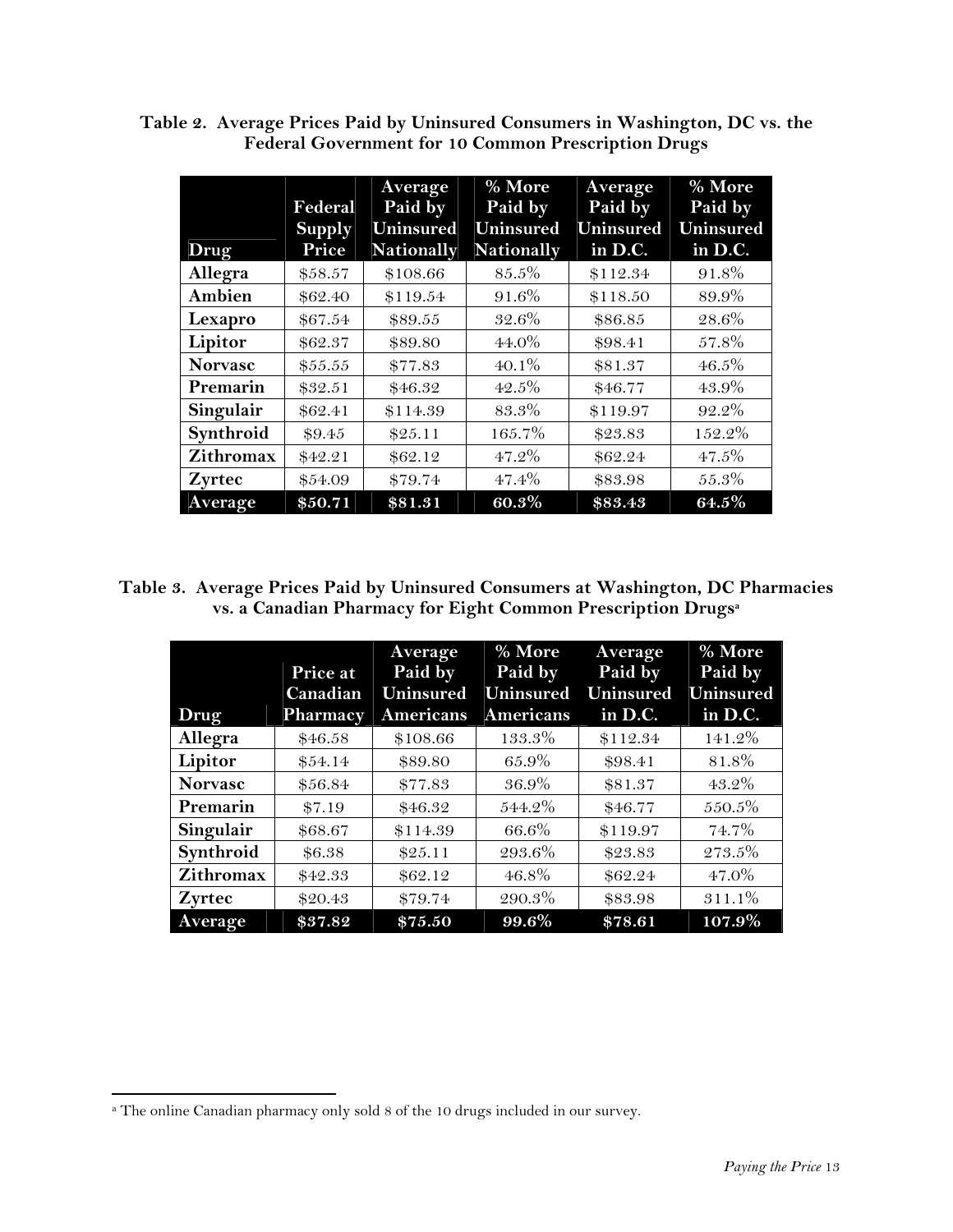#### *Canadian Drugs are Cheaper*

For the eight drugs we surveyed that were available in Canada, the uninsured in Washington, DC pay 108 percent more at local drug stores for their medication than what they would pay at a Canadian pharmacy—twice the price. Four of the drugs cost significantly more at DC pharmacies: Allegra, Premarin, Synthroid, and Zyrtec (Figure A). See Table 3 for a comparison of prices paid by uninsured consumers at DC area pharmacies with prices at a Canadian pharmacy.

**Figure A. Average Prices Paid by Uninsured Consumers at DC Pharmacies vs. a Canadian Pharmacy for Allegra, Premarin, Synthroid, and Zyrtec** 



#### *Prices are Rising Faster than Inflation*

In 2004, the state PIRGs released a similar study of prescription drug prices.<sup>67</sup> Looking at the nine drugs we surveyed both in 2004 and 2006, the average price paid by the uninsured in Washington, DC increased by 8.6 percent, which is 41 percent faster than the general rate of inflation over the two-year period (6.1 percent).68 The average price of three drugs increased by double digit rates since 2004: Premarin, Allegra and Ambien. See Table 4 comparing our findings for Washington, DC in 2004 and 2006.

| Table 4. Average Price Paid by Uninsured    |
|---------------------------------------------|
| <b>Consumers in Washington, DC for Nine</b> |
| Prescription Drugs: 2004 vs. 2006           |

|                |          | <b>Average Cost: Average Cost:</b> | $\%$            |
|----------------|----------|------------------------------------|-----------------|
|                | 2004     | 2006                               | <b>Increase</b> |
| Allegra        | \$98.80  | \$112.34                           | 13.7%           |
| Ambien         | \$106.92 | \$118.50                           | 10.8%           |
| Lipitor        | \$90.24  | \$98.41                            | $9.1\%$         |
| <b>Norvasc</b> | \$76.21  | \$81.37                            | $6.8\%$         |
| Premarin       | \$40.44  | \$46.77                            | $15.7\%$        |
| Singulair      | \$110.48 | \$119.97                           | $8.6\%$         |
| Synthroid      | \$26.06  | \$23.83                            | $-8.6\%$        |
| Zithromax      | \$60.63  | \$62.24                            | 2.7%            |
| Zyrtec         | \$78.31  | \$83.98                            | 7.2%            |
| Average        | \$76.45  | \$83.05                            | $8.6\%$         |

#### **NATIONAL FINDINGS**

Uninsured Americans pay 60 percent more on average for the drugs we surveyed than what the federal government pays for the same medications. Synthroid, which treats thyroid disorders, costs uninsured Americans 166 percent more than what the federal government pays (Table 2).

Regionally, the average prices for the 10 surveyed drugs were highest in the Northeast followed by the West, South, and Midwest (Figure B).69



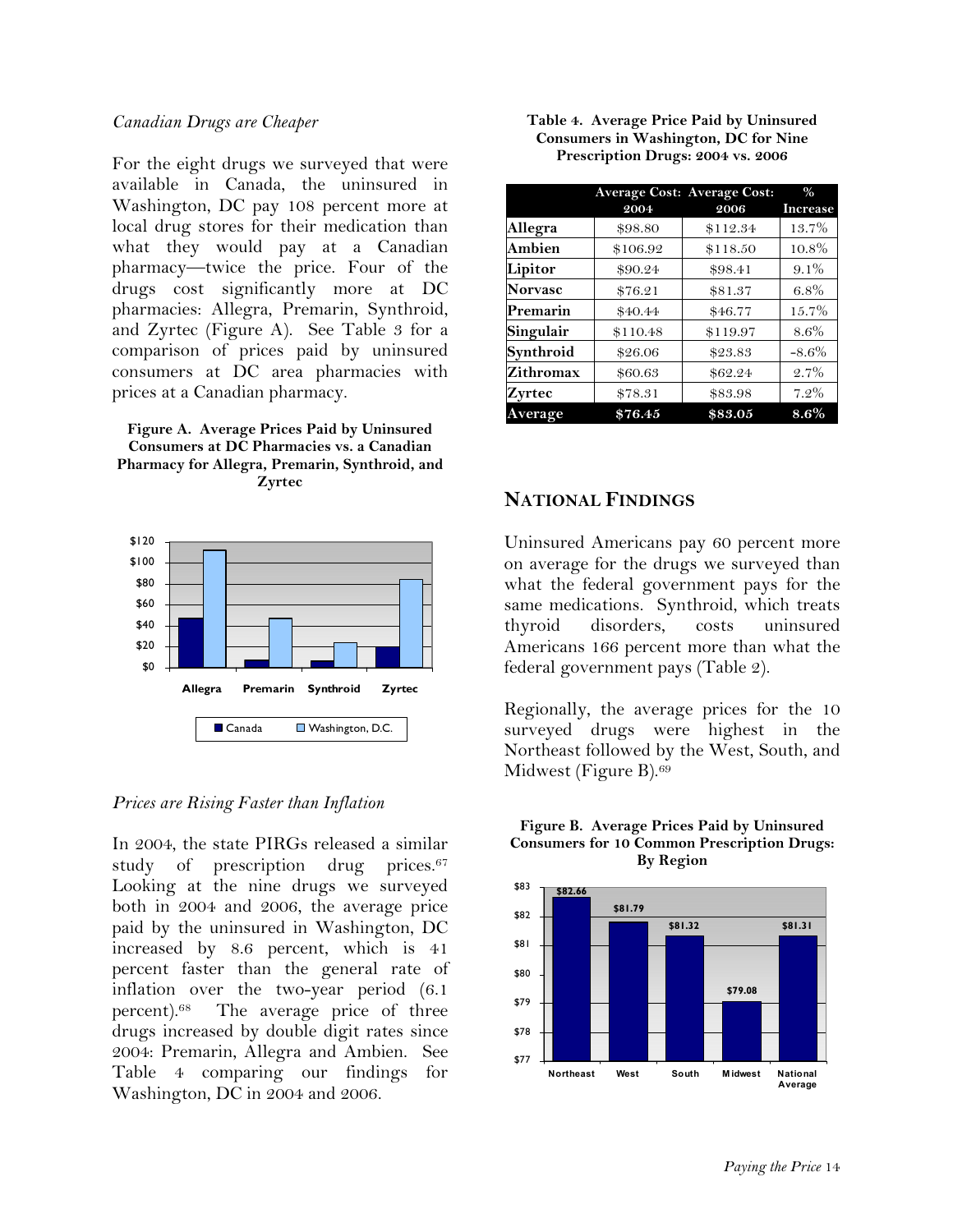The five cities with the highest average price for a monthly dose of the 10 prescription drugs we surveyed were Boston at \$87.86, Sacramento at \$85.51, San Francisco at \$85.32, Hartford (CT) at \$85.03 and Wilmington (DE) at \$83.86. The five cities with the lowest prices were Green Bay at \$78.61, Columbus at \$78.39, Denver at \$77.15, Chicago at \$76.60 and Des Moines at \$74.25. But even in the cities with the lowest average prices, uninsured consumers pay about 50 percent more for the surveyed drugs than what the federal government pays (Table 5).

#### *Canadian Drugs are Cheaper*

Uninsured Americans pay twice as much for drugs purchased at local pharmacies as they would pay if they purchased the same drugs from a Canadian pharmacy (Table 3).

Premarin costs uninsured Americans 544 percent more than what the drug sells for in Canada—more than six times the price. Wyeth, the manufacturer, is being sued for allegedly creating a monopoly on the drug in the United States and inflating its price. Similarly, Synthroid and Zyrtec cost almost four times more at U.S. pharmacies than at the Canadian pharmacy we surveyed.

| Table 5. Average Prices Paid by Uninsured          |
|----------------------------------------------------|
| <b>Consumers for 10 Common Prescription Drugs:</b> |
| By City                                            |

|                |                      |         | % More<br>than |
|----------------|----------------------|---------|----------------|
|                |                      | Average | Federal        |
| Rank           | City                 | Price   | Govt.          |
| 1              | Boston, MA           | \$87.86 | 73.2%          |
| $\overline{2}$ | Sacramento, CA       | \$85.51 | $68.6\%$       |
| 3              | San Francisco, CA    | \$85.32 | 68.3%          |
| $\overline{4}$ | Hartford, CT         | \$85.03 | 67.7%          |
| 5              | Wilmington, DE       | \$83.86 | 65.4%          |
| 6              | Los Angeles, CA      | \$83.78 | 65.2%          |
| $\overline{7}$ | Albany, NY           | \$83.62 | 64.9%          |
| 8              | Washington, DC       | \$83.43 | 64.5%          |
| 9              | Greenfield, MA       | \$82.80 | 63.3%          |
| 10             | Norfolk/V. Beach, VA | \$82.54 | 62.8%          |
| 11             | New York, NY         | \$82.39 | 62.5%          |
| 12             | Honolulu, HI         | \$82.39 | 62.5%          |
| 13             | Albuquerque, NM      | \$81.92 | 61.5%          |
| 14             | Baltimore, MD        | \$81.88 | 61.5%          |
| 15             | Portland, OR         | \$81.60 | 60.9%          |
| 16             | Madison, WI          | \$81.54 | 60.8%          |
| 17             | Anchorage, AK        | \$81.53 | 60.8%          |
| 18             | Lansing, MI          | \$81.42 | $60.6\%$       |
| 19             | San Diego, CA        | \$81.17 | 60.1%          |
| 20             | Buffalo, NY          | \$81.02 | 59.8%          |
| 21             | Milwaukee, WI        | \$81.01 | 59.7%          |
| 22             | Detroit, MI          | \$80.81 | 59.4%          |
| 23             | Seattle, WA          | \$80.56 | 58.9%          |
| 24             | Miami, FL            | \$79.94 | 57.6%          |
| 25             | Raleigh, NC          | \$79.86 | $57.5\%$       |
| 26             | Richmond, VA         | \$79.56 | 56.9%          |
| 27             | New Haven, CT        | \$79.55 | 56.9%          |
| 28             | Tallahassee, FL      | \$79.47 | 56.7%          |
| 29             | Providence, RI       | \$79.03 | 55.9%          |
| 30             | Las Vegas, NV        | \$78.78 | 55.3%          |
| 31             | Green Bay, WI        | \$78.61 | 55.0%          |
| 32             | Columbus, OH         | \$78.39 | 54.6%          |
| 33             | Denver, CO           | \$77.15 | 52.1%          |
| 34             | Chicago, IL          | \$76.60 | 51.1%          |
| 35             | Des Moines, IA       | \$74.25 | 46.4%          |
| National       |                      | \$81.31 | 60.3%          |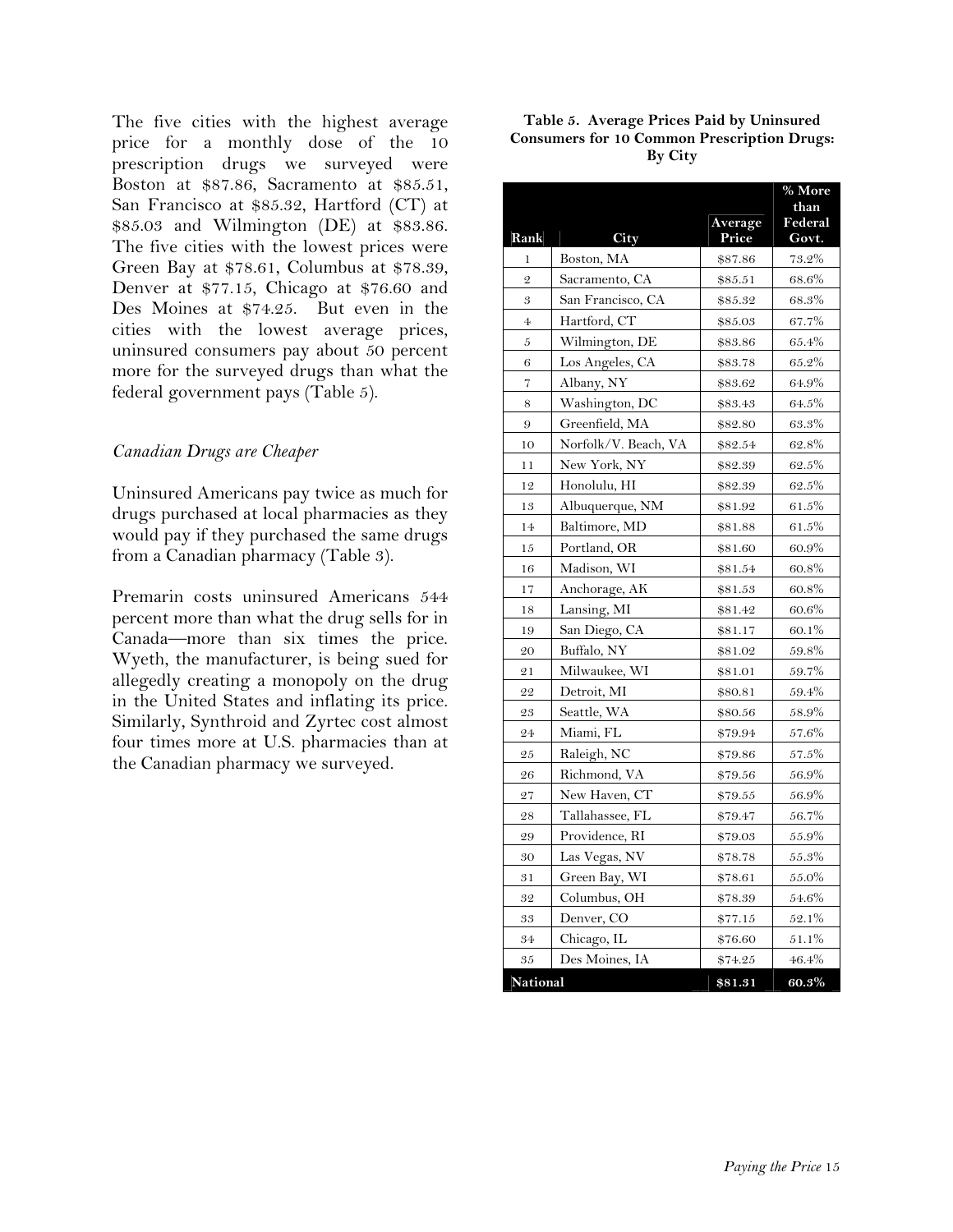#### *Prices are Rising Faster than Inflation*

Looking at the nine drugs we surveyed both in 2004 and 2006, the average price paid by uninsured Americans increased by 11 percent over the two year period, which is almost 81 percent higher than the 6.1 percent general rate of inflation for that period (Table 6).70

Premarin's price increased the most from two years ago (18 percent). As noted above, its manufacturer, Wyeth, is being sued for allegedly creating a de facto monopoly on the drug and then increasing its price. The price of a monthly dose of Allegra, Ambien, and Lipitor also increased by double digit rates since 2004.

#### **Table 6. Average Price Paid by Uninsured Americans for Nine Common Prescription Drugs: 2004 vs. 2006**

|                | Average  | Average  |                 |
|----------------|----------|----------|-----------------|
|                | Price:   | Price:   | $\%$            |
| Drug           | 2004     | 2006     | <b>Increase</b> |
| Allegra        | \$93.33  | \$108.66 | 16.4%           |
| Ambien         | \$103.49 | \$119.54 | 15.5%           |
| Lipitor        | \$81.17  | \$89.80  | $10.6\%$        |
| <b>Norvasc</b> | \$72.55  | \$77.83  | 7.3%            |
| Premarin       | \$39.26  | \$46.32  | 18.0%           |
| Singulair      | \$105.88 | \$114.39 | 8.0%            |
| Synthroid      | \$24.44  | \$25.11  | 2.7%            |
| Zithromax      | \$57.65  | \$62.12  | 7.7%            |
| Zyrtec         | \$73.82  | \$79.74  | $8.0\%$         |
| Average        | \$72.40  | \$80.39  | 11.0%           |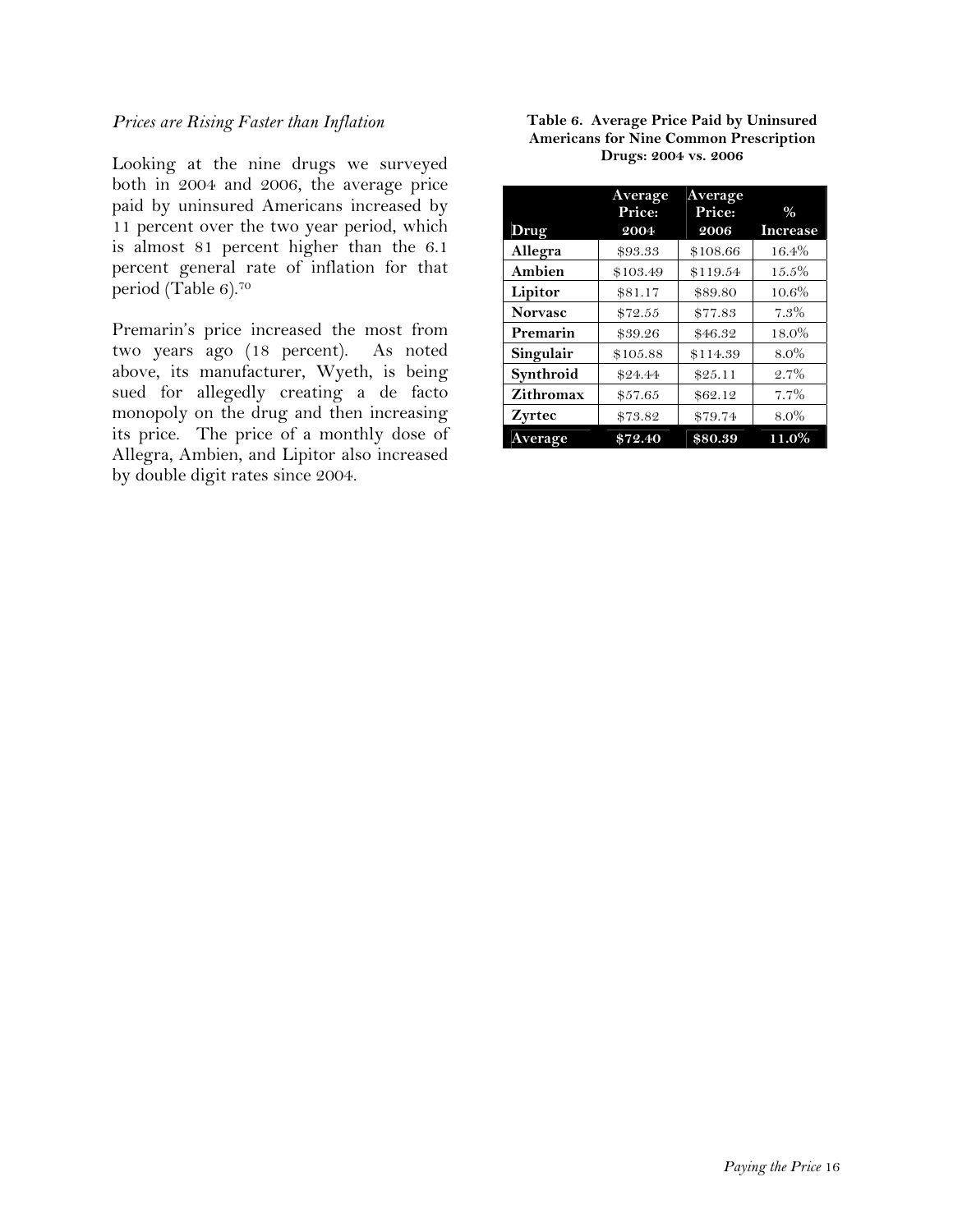#### **QUICK REFERENCE CHARTS:**

**COMPARISON OF PRESCRIPTION DRUG PRICES FOR UNINSURED CONSUMERS, BY CITY**

#### **ALLEGRA**

**Manufacturer:** Sanofi-Aventis **2005 Profits:** \$7.4 billion **Prescribed Usage:** Treats allergies Side Effects: Upset stomach Factoid: Sanofi-Aventis is the 3<sup>rd</sup> biggest pharmacy company in the world (by sales). **Average National Price:** \$108.66 **Federal Supply Price:** \$58.57 **Canadian Price:** \$46.58

| <b>Price By City</b>      | Allegra  |
|---------------------------|----------|
| 1-Boston (MA)-            | \$121.89 |
| 2-Los Angeles (CA)-       | \$118.20 |
| 3-Wilmington (DE)-        | \$116.42 |
| 4-Hartford (CT)-          | \$115.79 |
| 5-Honolulu (HI)-          | \$113.58 |
| 6-Milwaukee (WI)-         | \$112.91 |
| 7-Albany (NY)-            | \$112.66 |
| 8-Washington, DC-         | \$112.34 |
| 9-San Francisco (CA)-     | \$111.77 |
| 10-Albuquerque (NM)-      | \$111.38 |
| 11-Madison (WI)-          | \$111.35 |
| 12-Greenfield (MA)-       | \$111.15 |
| 13-Portland (OR)-         | \$110.12 |
| 14-Norfolk/Va Beach (VA)- | \$108.80 |
| 15-Buffalo (NY)-          | \$108.60 |
| 16-New York (NY)-         | \$108.59 |
| 17-San Diego (CA)-        | \$108.36 |
| 18-Baltimore (MD)-        | \$107.93 |
| 19-Green Bay (WI)-        | \$107.48 |
| 20-Miami (FL)-            | \$107.25 |
| 21-Providence (RI)-       | \$106.90 |
| 22-Chicago (IL)-          | \$106.72 |
| 23-Sacramento (CA)-       | \$106.18 |
| 24-Raleigh (NC)-          | \$105.82 |
| 25-Anchorage (AK)-        | \$105.70 |
| 26-Las Vegas (NV)-        | \$105.66 |
| 27-Lansing (MI)-          | \$105.28 |
| 28-Tallahassee (FL)-      | \$104.85 |
| 29-Seattle (WA)-          | \$104.66 |
| 30-Richmond (VA)-         | \$104.46 |
| 31-Denver (CO)-           | \$104.41 |
| 32-Detroit (MI)-          | \$104.14 |
| 33-New Haven (CT)-        | \$101.28 |
| 34-Columbus (OH)-         | \$100.75 |
| 35-Des Moines (IA)-       | \$100.27 |
|                           |          |
|                           |          |

#### **AMBIEN**

**Manufacturer:** Sanofi-Aventis **2005 Profits:** \$7.4 billion **Prescribed Usage:** Sleeping aid **Side Effects:** Reports of driving and eating while sleeping **Factoid:** Best-selling prescription sleeping pill in the U.S. **Average National Price:** \$119.54 **Federal Supply Price:** \$62.40 **Canadian Price:** Not available

| <b>Price By City</b>     | Ambien   |
|--------------------------|----------|
| 1-Sacramento (CA)-       | \$131.26 |
| 2-Boston (MA)-           | \$129.07 |
| 3-Wilmington (DE)-       | \$127.48 |
| 4-San Francisco (CA)-    | \$126.57 |
| 5-Honolulu (HI)-         | \$125.95 |
| 6-Hartford (CT)-         | \$124.51 |
| 7-Greenfield (MA)-       | \$124.02 |
| 8-Los Angeles (CA)-      | \$123.14 |
| 9-Norfolk/Va Beach (VA)- | \$123.07 |
| 10-Albuquerque (NM)-     | \$122.85 |
| 11-Richmond (VA)-        | \$122.64 |
| 12-Albany (NY)-          | \$121.80 |
| 13-Portland (OR)-        | \$121.70 |
| 14-Raleigh (NC)-         | \$121.12 |
| 15-Anchorage (AK)-       | \$120.65 |
| 16-Detroit (MI)-         | \$120.40 |
| 17-San Diego (CA)-       | \$120.39 |
| 18-Baltimore (MD)-       | \$119.34 |
| 19-New York (NY)-        | \$119.12 |
| 20-Lansing (MI)-         | \$118.96 |
| 21-Tallahassee (FL)-     | \$118.91 |
| 22-Washington, DC-       | \$118.50 |
| 23-Miami (FL)-           | \$118.37 |
| 24-Green Bay (WI)-       | \$118.03 |
| 25-Madison (WI)-         | \$117.46 |
| 26-Seattle (WA)-         | \$117.01 |
| 27-Milwaukee (WI)-       | \$116.68 |
| 28-Buffalo (NY)-         | \$115.87 |
| 29-Columbus (OH)-        | \$114.02 |
| 30-Las Vegas (NV)-       | \$113.91 |
| 31-New Haven (CT)-       | \$112.55 |
| 32-Chicago (IL)-         | \$111.50 |
| 33-Des Moines (IA)-      | \$110.61 |
| 34-Providence (RI)-      | \$107.53 |
| 35-Denver (CO)-          | \$105.22 |
|                          |          |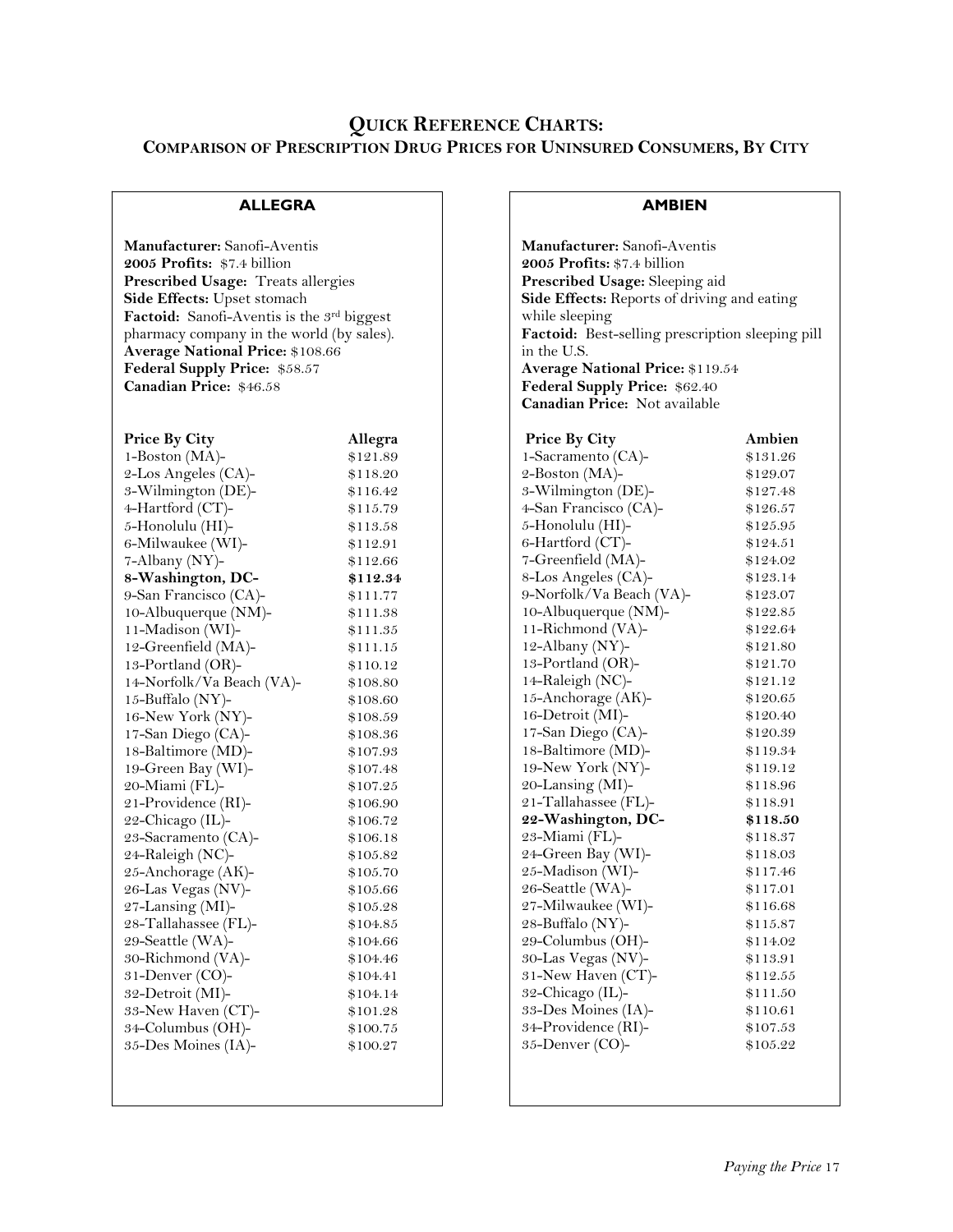#### **LEXAPRO**

**Manufacturer:** Forest Laboratories **2005 Profits:** \$838.8 million **Prescribed Usage:** Treats depression & anxiety **Side Effects:** Dizziness, insomnia. **Factoid:** With 2005 sales of \$1.9 billion, Lexapro is the #2 prescribed anti-depressant in the U.S. (Pfizer's Zoloft is  $\#1$ ). **Average National Price:** \$89.55 **Federal Supply Price:** \$67.54 **Canadian Price:** Not available

| -Price By City           | Lexapro |
|--------------------------|---------|
| 1-Albany (NY)-           | \$94.95 |
| 2-Wilmington (DE)-       | \$94.15 |
| 3-San Francisco (CA)-    | \$93.57 |
| 4-New Haven (CT)-        | \$93.32 |
| 5-Norfolk/Va Beach (VA)- | \$93.21 |
| 6-New York (NY)-         | \$93.10 |
| 7-Hartford (CT)-         | \$92.75 |
| 8-Sacramento (CA)-       | \$92.70 |
| 9-Lansing (MI)-          | \$92.17 |
| 10-San Diego (CA)-       | \$91.64 |
| 11-Detroit (MI)-         | \$91.62 |
| 12-Buffalo (NY)-         | \$91.59 |
| 13-Boston (MA)-          | \$91.12 |
| 14-Greenfield (MA)-      | \$90.89 |
| 15-Madison (WI)-         | \$90.59 |
| 16-Albuquerque (NM)-     | \$90.54 |
| 17-Baltimore (MD)-       | \$90.44 |
| 18-Providence (RI)-      | \$90.06 |
| 19-Milwaukee (WI)-       | \$89.16 |
| 20-Seattle (WA)-         | \$88.72 |
| 21-Raleigh (NC)-         | \$88.66 |
| 22-Honolulu (HI)-        | \$88.62 |
| 23-Miami (FL)-           | \$88.57 |
| 24-Portland (OR)-        | \$88.18 |
| 25-Richmond (VA)-        | \$88.02 |
| 26-Tallahassee (FL)-     | \$87.97 |
| 27-Anchorage (AK)-       | \$87.64 |
| 28-Green Bay (WI)-       | \$87.53 |
| 29-Washington, DC-       | \$86.85 |
| 30-Columbus (OH)-        | \$86.78 |
| 31-Denver (CO)-          | \$86.50 |
| 32-Las Vegas (NV)-       | \$86.30 |
| 33-Los Angeles (CA)-     | \$83.29 |
| 34-Chicago (IL)-         | \$82.02 |
| 35-Des Moines (IA)-      | \$80.60 |
|                          |         |
|                          |         |
|                          |         |

#### **LIPITOR**

**Manufacturer:** Pfizer **2005 Profits:** \$8.08 billion **Prescribed Usage:** Reduces cholesterol **Side Effects:** Headache, rashes. **Factoid:** World's best-selling drug. Projected 2006 sales: \$13 billion. **Average National Price:** \$89.80 **Federal Supply Price:** \$62.37 **Canadian Price:** \$54.14

| <b>Price by City</b>      | Lipitor |
|---------------------------|---------|
| 1-Washington, DC-         | \$98.41 |
| 2-Boston (MA)-            | \$98.23 |
| 3-San Francisco (CA)-     | \$96.05 |
| 4-Hartford (CT)-          | \$94.88 |
| 5-Albany (NY)-            | \$93.32 |
| 6-Honolulu (HI)-          | \$92.84 |
| 7-Lansing (MI)-           | \$92.64 |
| 8-Anchorage (AK)-         | \$92.48 |
| 9-Greenfield (MA)-        | \$92.01 |
| 10-Baltimore (MD)-        | \$91.72 |
| 11-Sacramento (CA)-       | \$91.50 |
| 12-Wilmington (DE)-       | \$90.84 |
| 13-Detroit (MI)-          | \$90.69 |
| 14-Norfolk/Va Beach (VA)- | \$90.33 |
| 15-New York (NY)-         | \$90.16 |
| 16-Los Angeles (CA)-      | \$89.98 |
| 17-Buffalo (NY)-          | \$89.91 |
| 18-Albuquerque (NM)-      | \$89.85 |
| 19-Raleigh (NC)-          | \$89.52 |
| 20-Madison (WI)-          | \$89.40 |
| 21-San Diego (CA)-        | \$88.76 |
| 22-Richmond (VA)-         | \$88.48 |
| 23-New Haven (CT)-        | \$88.33 |
| 24-Providence (RI)-       | \$88.27 |
| 25-Miami (FL)-            | \$87.94 |
| 26-Columbus (OH)-         | \$87.27 |
| 27-Portland (OR)-         | \$86.99 |
| 28-Milwaukee (WI)-        | \$86.85 |
| 29-Seattle (WA)-          | \$86.75 |
| 30-Denver (CO)-           | \$86.37 |
| 31-Las Vegas (NV)-        | \$85.84 |
| 32-Tallahassee (FL)-      | \$85.06 |
| 33-Green Bay (WI)-        | \$84.18 |
| 34-Chicago (IL)-          | \$83.44 |
| 35-Des Moines (IA)-       | \$81.38 |
|                           |         |
|                           |         |
|                           |         |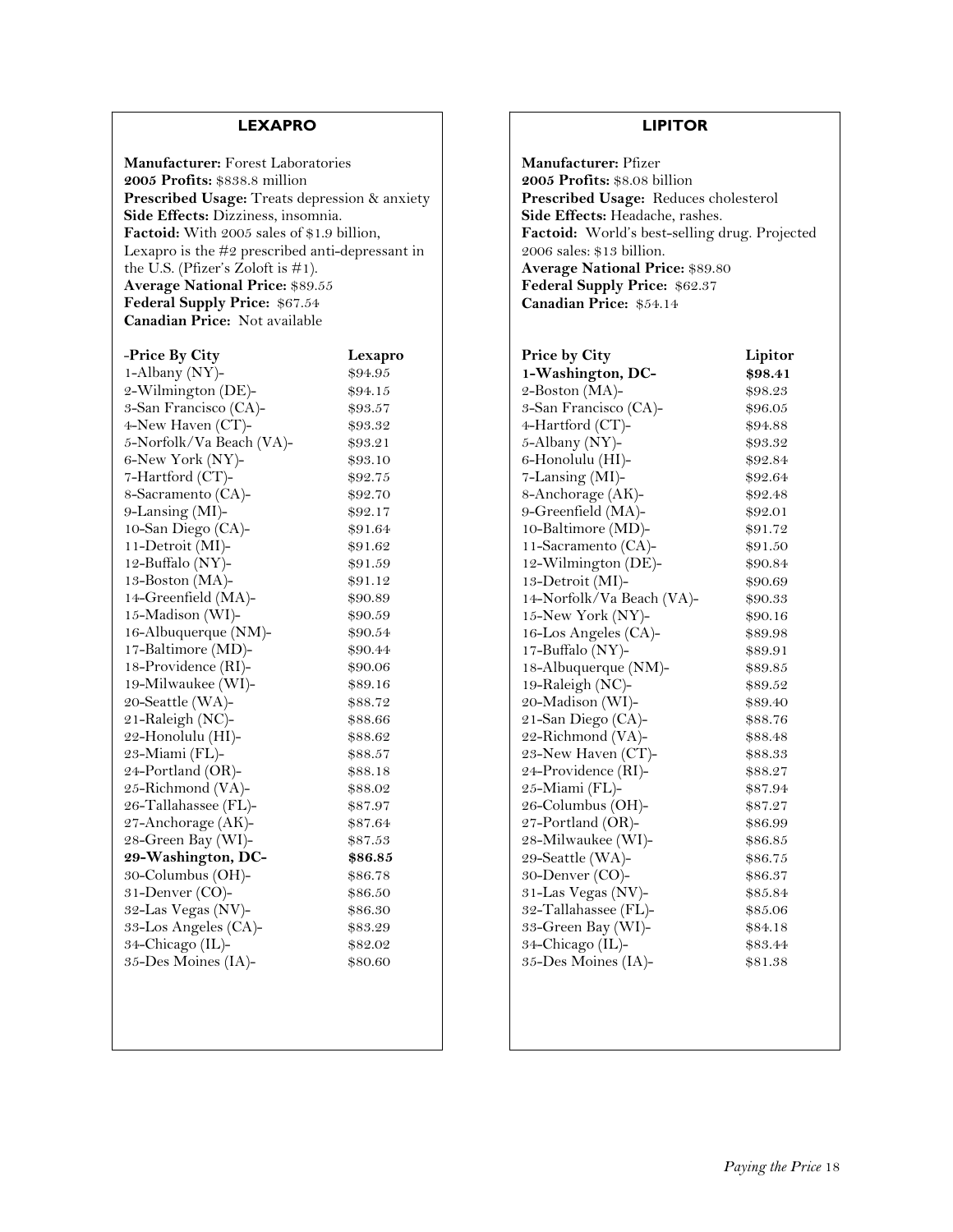#### **NORVASC**

**Manufacturer:** Pfizer **2005 Profits:** \$8.08 billion **Prescribed Usage:** Relieves high blood pressure **Side Effects:** Fatigue, fainting **Factoid:** Norvasc is one of Pfizer's top-sellers; 2004 sales: \$4.5 billion. **Average National Price:** \$77.83 **Federal Supply Price:** \$55.55 **Canadian Price:** \$56.84

| <b>Price By City</b>      | <b>Norvasc</b> |
|---------------------------|----------------|
| 1-Boston (MA)-            | \$83.14        |
| 2-Sacramento (CA)-        | \$82.48        |
| 3-San Francisco (CA)-     | \$82.23        |
| 4-Washington, DC-         | \$81.37        |
| 5-Hartford (CT)-          | \$81.17        |
| 6-Greenfield (MA)-        | \$80.78        |
| 7-Anchorage (AK)-         | \$80.60        |
| 8-New York (NY)-          | \$80.39        |
| 9-Albany (NY)-            | \$80.37        |
| 10-San Diego (CA)-        | \$79.99        |
| 11-Baltimore (MD)-        | \$79.57        |
| 12-Honolulu (HI)-         | \$78.72        |
| 13-Portland (OR)-         | \$78.00        |
| 14-Lansing (MI)-          | \$77.92        |
| 15-Seattle (WA)-          | \$77.91        |
| 16-Norfolk/Va Beach (VA)- | \$77.89        |
| 17-Wilmington (DE)-       | \$77.84        |
| 18-Buffalo (NY)-          | \$77.79        |
| 19-Madison (WI)-          | \$77.54        |
| 20-New Haven (CT)-        | \$77.17        |
| 21-Los Angeles (CA)-      | \$77.17        |
| 22-Providence (RI)-       | \$77.09        |
| 23-Columbus (OH)-         | \$77.05        |
| 24-Raleigh (NC)-          | \$76.89        |
| 25-Albuquerque (NM)-      | \$76.69        |
| 26-Denver (CO)-           | \$76.58        |
| 27-Detroit (MI)-          | \$76.42        |
| 28-Milwaukee (WI)-        | \$76.14        |
| 29-Las Vegas (NV)-        | \$75.92        |
| 30-Richmond (VA)-         | \$75.77        |
| 31-Green Bay (WI)-        | \$74.66        |
| 32-Miami (FL)-            | \$73.59        |
| 33-Tallahassee (FL)-      | \$72.78        |
| 34-Chicago (IL)-          | \$71.79        |
| 35-Des Moines (IA)-       | \$70.32        |
|                           |                |
|                           |                |

#### **PREMARIN**

**Manufacturer:** Wyeth **2005 Profits:** \$3.65 billion **Prescribed Usage:** Female hormone replacement **Side Effects:** May increase risk of heart attack, stroke, breast cancer **Factoid:** Allegedly, Wyeth has created a de facto monopoly for Premarin. **Average National Price:** \$46.32 **Federal Supply Price:** \$32.51 **Canadian Price:** \$7.19

| <b>Price By City</b>      | Premarin |
|---------------------------|----------|
| 1-Los Angeles (CA)-       | \$50.22  |
| 2-Boston (MA)-            | \$49.95  |
| 3-New York (NY)-          | \$49.89  |
| 4-Hartford (CT)-          | \$48.55  |
| 5-Des Moines (IA)-        | \$48.44  |
| 6-Seattle (WA)-           | \$48.32  |
| 7-Albany (NY)-            | \$48.22  |
| 8-Baltimore (MD)-         | \$47.94  |
| 9-San Francisco (CA)-     | \$47.26  |
| 10-Sacramento (CA)-       | \$47.25  |
| 11-Norfolk/Va Beach (VA)- | \$47.10  |
| 12-Las Vegas (NV)-        | \$46.80  |
| 13-Washington, DC-        | \$46.77  |
| 14-Buffalo (NY)-          | \$46.68  |
| 15-Albuquerque (NM)-      | \$46.47  |
| 16-Lansing (MI)-          | \$46.45  |
| 17-Denver (CO)-           | \$46.18  |
| 18-Honolulu (HI)-         | \$46.11  |
| 19-Detroit (MI)-          | \$46.00  |
| 20-Columbus (OH)-         | \$45.94  |
| 21-Wilmington (DE)-       | \$45.86  |
| 22-Tallahassee (FL)-      | \$45.67  |
| 23-Anchorage (AK)-        | \$45.54  |
| 24-Milwaukee (WI)-        | \$45.53  |
| 25-New Haven (CT)-        | \$45.49  |
| 26-Madison (WI)-          | \$44.65  |
| 27-Greenfield (MA)-       | \$44.63  |
| 28-Portland (OR)-         | \$44.62  |
| 29-Richmond (VA)-         | \$44.60  |
| 30-Providence (RI)-       | \$44.58  |
| 31-Chicago (IL)-          | \$44.40  |
| 32-Miami (FL)-            | \$43.93  |
| 33-Raleigh (NC)-          | \$43.50  |
| 34-San Diego (CA)-        | \$42.24  |
| 35-Green Bay (WI)-        | \$42.01  |
|                           |          |
|                           |          |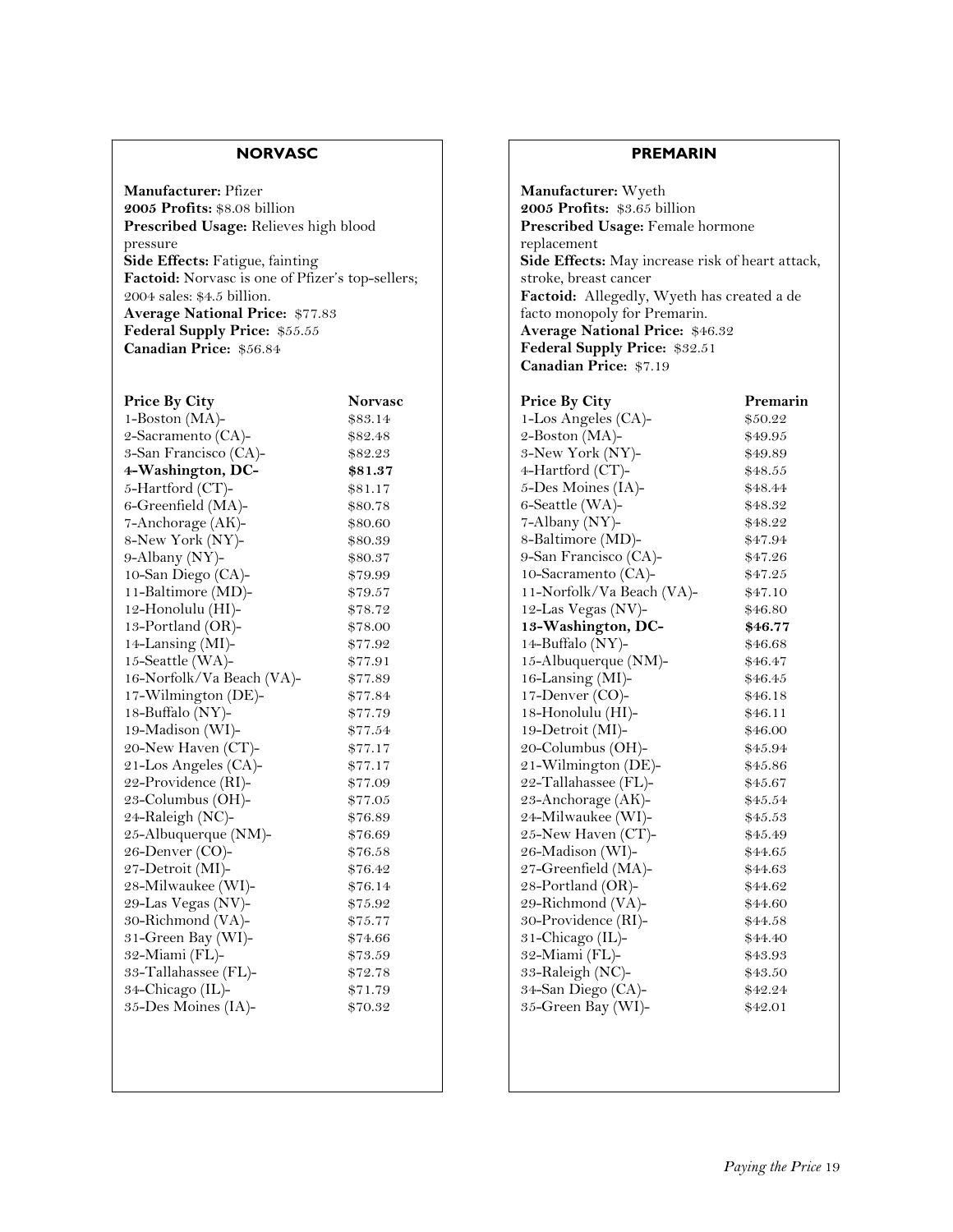#### **SINGULAIR**

**Manufacturer:** Merck **2005 Profits:** \$4.63 billion **Prescribed Usage:** For allergies and asthma **Side Effects:** Upset stomach, dizziness **Factoid:** Singulair's 2005 revenues: \$3 billion **Average National Price:** \$114.39 **Federal Supply Price:** \$62.41 **Canadian Price:** \$68.67

| <b>Price By City</b>      | Singulair |
|---------------------------|-----------|
| 1-Boston (MA)-            | \$122.57  |
| 2-San Diego (CA)-         | \$120.75  |
| 3-Washington, DC-         | \$119.97  |
| 4-Sacramento (CA)-        | \$119.97  |
| 5-Honolulu (HI)-          | \$118.68  |
| 6-San Francisco (CA)-     | \$117.92  |
| 7-Los Angeles (CA)-       | \$117.71  |
| 8-Hartford (CT)-          | \$117.40  |
| 9-Wilmington (DE)-        | \$116.91  |
| 10-Seattle (WA)-          | \$116.37  |
| 11-Norfolk/Va Beach (VA)- | \$115.85  |
| 12-Portland (OR)-         | \$115.47  |
| 13-New York (NY)-         | \$115.47  |
| 14-Anchorage (AK)-        | \$115.47  |
| 15-Greenfield (MA)-       | \$115.33  |
| 16-Lansing (MI)-          | \$115.12  |
| 17-Madison (WI)-          | \$115.00  |
| 18-New Haven (CT)-        | \$114.58  |
| 19-Detroit (MI)-          | \$114.55  |
| 20-Baltimore (MD)-        | \$114.14  |
| 21-Columbus (OH)-         | \$114.14  |
| 22-Providence (RI)-       | \$113.02  |
| 23-Albany (NY)-           | \$112.86  |
| 24-Milwaukee (WI)-        | \$112.81  |
| 25-Buffalo (NY)-          | \$112.51  |
| 26-Albuquerque (NM)-      | \$111.72  |
| 27-Raleigh (NC)-          | \$111.35  |
| 28-Las Vegas (NV)-        | \$111.32  |
| 29-Richmond (VA)-         | \$111.24  |
| 30-Miami (FL)-            | \$111.08  |
| $31$ -Denver (CO)-        | \$111.00  |
| 32-Tallahassee (FL)-      | \$110.56  |
| 33-Green Bay (WI)-        | \$110.00  |
| 34-Chicago (IL)-          | \$104.52  |
| 35-Des Moines (IA)-       | \$103.45  |
|                           |           |
|                           |           |
|                           |           |
|                           |           |

#### **SYNTHROID**

| <b>Manufacturer:</b> Abbott Laboratories                    |           |
|-------------------------------------------------------------|-----------|
| <b>2005 Profits:</b> \$3.37 billion                         |           |
| Prescribed Usage: Thyroid treatment                         |           |
| Side Effects: Headaches, insomnia                           |           |
| Factoid: Abbott's 1 <sup>st</sup> quarter sales dropped 23% |           |
| in 2006; Synthroid sales were weak.                         |           |
| Average National Price: \$25.11                             |           |
| Federal Supply Price: \$9.45                                |           |
| Canadian Price: \$6.38                                      |           |
|                                                             |           |
| <b>Price By City</b>                                        | Synthroid |
| 1-Sacramento (CA)-                                          | \$29.06   |
| 2-Albuquerque (NM)-                                         | \$27.24   |
| 3-Los Angeles (CA)-                                         | \$27.21   |
| 4-San Francisco (CA)-                                       | \$27.03   |
| 5-Anchorage (AK)-                                           | \$26.50   |
| 6-Madison (WI)-                                             | \$26.43   |
| 7-Greenfield (MA)-                                          | \$26.41   |
| 8-Milwaukee (WI)-                                           | \$26.38   |
| 9-Portland (OR)-                                            | \$26.31   |
| 10-Hartford (CT)-                                           | \$26.21   |
| 11-Boston (MA)-                                             | \$26.19   |
| 12-Tallahassee (FL)-                                        | \$26.05   |
| 13-San Diego (CA)-                                          | \$25.53   |
| 14-Albany (NY)-                                             | \$25.49   |
| 15-Las Vegas (NV)-                                          | \$25.16   |
| 16-Seattle (WA)-                                            | \$25.07   |
| 17-Raleigh (NC)-                                            | \$25.02   |
| 18-Wilmington (DE)-                                         | \$25.02   |
| 19-Denver (CO)-                                             | \$24.95   |
| 20-Norfolk/Va Beach (VA)-                                   | \$24.93   |
| 21-Miami (FL)-                                              | \$24.69   |
| 22-Green Bay (WI)-                                          | \$24.53   |
| 23-Buffalo (NY)-                                            | \$24.50   |
| 24-Lansing (MI)-                                            | \$24.50   |
| 25-Baltimore (MD)-                                          | \$24.49   |
| 26-Chicago (IL)-                                            | \$24.30   |
| 27-Honolulu (HI)-                                           | \$24.29   |
| 28-Detroit (MI)-                                            | \$24.27   |
| 29-Washington, DC-                                          | \$23.83   |
| 30-Columbus (OH)-                                           | \$23.57   |
| 31-New York (NY)-                                           | \$23.35   |
| 32-Richmond (VA)-                                           | \$23.28   |
| 33-Providence (RI)-                                         | \$22.59   |
| 34-Des Moines (IA)-                                         | \$22.53   |
| 35-New Haven (CT)-                                          | \$22.42   |
|                                                             |           |
|                                                             |           |
|                                                             |           |
|                                                             |           |
|                                                             |           |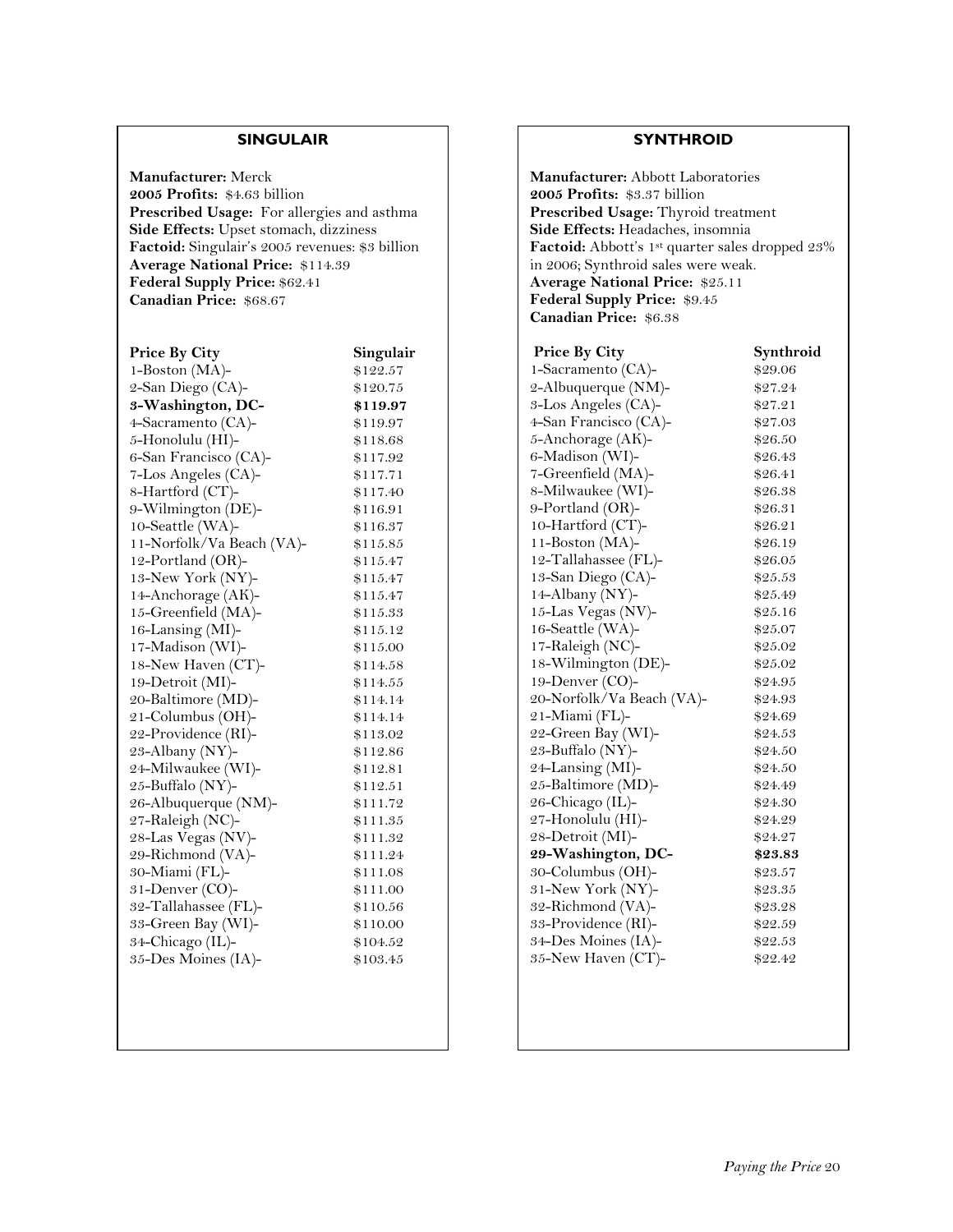#### **ZITHROMAX**

**Manufacturer:** Pfizer **2005 Profits:** \$8.08 billion **Prescribed Usage:** Treats bacterial infections such as pneumonia **Side Effects:** Nausea, dizziness **Factoid:** Zithromax is used to treat acute ear infections in children. **Average National Price:** \$62.12 **Federal Supply Price:** \$42.21 **Canadian Price:** \$42.33

| Price By City             | Zithromax |
|---------------------------|-----------|
| 1-Los Angeles (CA)-       | \$70.07   |
| 2-Boston (MA)-            | \$69.15   |
| 3-Sacramento (CA)-        | \$67.68   |
| 4-San Francisco (CA)-     | \$67.08   |
| 5-Milwaukee (WI)-         | \$66.23   |
| 6-Tallahassee (FL)-       | \$66.17   |
| 7-Miami (FL)-             | \$65.88   |
| 8-Madison (WI)-           | \$65.23   |
| 9-Hartford (CT)-          | \$65.06   |
| 10-Baltimore (MD)-        | \$64.20   |
| 11-Albany (NY)-           | \$64.08   |
| 12-Portland (OR)-         | \$63.76   |
| 13-Seattle (WA)-          | \$63.08   |
| 14-Anchorage (AK)-        | \$62.88   |
| 15-Albuquerque (NM)-      | \$62.88   |
| 16-Buffalo (NY)-          | \$62.86   |
| 17-Chicago (IL)-          | \$62.85   |
| 18-Norfolk/Va Beach (VA)- | \$62.58   |
| 19-Wilmington (DE)-       | \$62.57   |
| 20-Washington, DC-        | \$62.24   |
| 21-Providence (RI)-       | \$61.84   |
| 22-Green Bay (WI)-        | \$61.66   |
| 23-New York (NY)-         | \$61.59   |
| 24-Detroit (MI)-          | \$61.00   |
| 25-New Haven (CT)-        | \$60.78   |
| 26-Greenfield (MA)-       | \$60.52   |
| 27-Lansing (MI)-          | \$60.31   |
| 28-Las Vegas (NV)-        | \$60.06   |
| 29-Raleigh (NC)-          | \$58.30   |
| 30-Richmond (VA)-         | \$57.82   |
| 31-Columbus (OH)-         | \$57.47   |
| 32-Honolulu (HI)-         | \$56.18   |
| 33-Des Moines (IA)-       | \$55.07   |
| 34-San Diego (CA)-        | \$53.95   |
| 35-Denver (CO)-           | \$52.36   |
|                           |           |
|                           |           |
|                           |           |

#### **ZYRTEC**

**Manufacturer:** Pfizer **2005 Profits:** \$8.08 billion **Prescribed Usage:** Treats allergies **Side Effects:** Drowsiness, dizziness **Factoid:** Zyrtec 2005 sales: \$1.05 billion **Average National Price:** \$79.74 **Federal Supply Price:** \$54.09 **Canadian Price:** \$20.43 **Price By City Zyrtec**  1-Boston (MA)- \$87.24 2-Sacramento (CA)- \$87.00 **3-Washington, DC- \$83.98**  4-Hartford (CT)- \$83.97 5-San Francisco (CA)- \$83.73 6-Albany (NY)- \$82.43 7-Greenfield (MA)- \$82.30 8-New York (NY)- \$82.27 9-Norfolk/Va Beach (VA)- \$81.60 10-Wilmington (DE)- \$81.46 11-Lansing (MI)- \$80.88 12-Los Angeles (CA)- \$80.85 13-Portland (OR)- \$80.83 14-San Diego (CA)- \$80.08 15-Buffalo (NY)- \$79.91 16-New Haven (CT)- \$79.57 17-Albuquerque (NM)- \$79.56 18-Richmond (VA)- \$79.32 19-Baltimore (MD)- \$79.05 20-Detroit (MI)- \$79.05 21-Honolulu (HI)- \$78.93 22-Providence (RI)- \$78.46 23-Raleigh (NC)- \$78.40 24-Miami (FL)- \$78.11 25-Denver (CO)-<br>26-Anchorage (AK)- \$77.78 26-Anchorage (AK)-27-Madison (WI)- \$77.75 28-Seattle (WA)- \$77.69 29-Milwaukee (WI)- \$77.38 30-Columbus (OH)- \$76.88 31-Las Vegas (NV)- \$76.79 32-Tallahassee (FL)- \$76.64 33-Green Bay (WI)- \$76.01 34-Chicago (IL)- \$74.47 35-Des Moines (IA)- \$69.89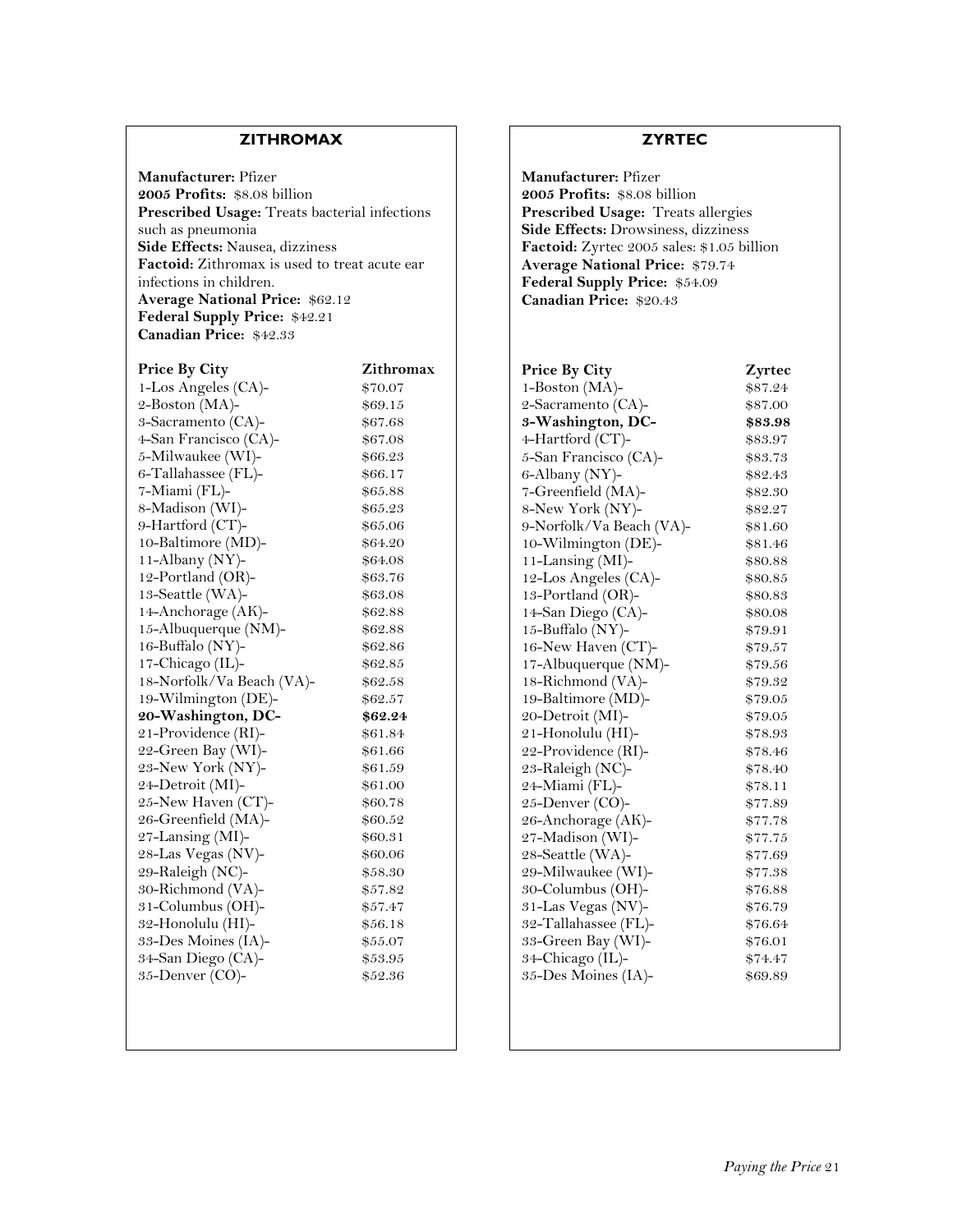The state PIRGs support the following state and federal strategies to address the problem of high prescription drug costs and their impact on all Americans.

#### **INCREASE THE AVAILABILITY OF LOW COST GENERIC DRUGS**

The state PIRGs support increasing the budget for the Food and Drug Administration's Office of Generic Drugs to relieve the backlog of generic drugs awaiting approval. We also support closing loopholes in patent laws that allow drug makers to hold on to their patents and slow the introduction of generic drugs to the market.

#### **FORM PRESCRIPTION DRUG BUYING POOLS**

The state PIRGs support creating prescription drug buying pools at the state level to allow individuals, businesses and the government to use their combined buying power to negotiate lower drug prices, similar to what the federal government and big health insurance providers do. The states of California, Maine, and Oregon have already established drug-buying pools, and other states such as Colorado, Massachusetts, and New Jersey are considering them.

The state PIRGs also support state efforts to use state drug purchases to leverage discounts for uninsured consumers. Maine is currently running a successful state-run discount pool, and California is considering legislation that would create a state-run pool there.

We also support interstate bulk buying pools, which allow states to aggregate their purchasing power and negotiate lower prescription drug prices. As of 2006, four multi-state bulk-buying pools had formed.71 The RX Issuing States (RXIS) project covers public employees in five states: Delaware, Missouri, New Mexico, Ohio, and West Virginia. The National Medicaid Pooling Initiative includes nine states: Alaska, Hawaii, Michigan, Minnesota, Montana, Nevada, New Hampshire, Tennessee and Vermont, and Kentucky plans to join. Top Dollar Program (TOP\$) is a Medicaid purchasing pool that includes Delaware, Louisiana, Maryland, West Virginia, and Wisconsin. The Minnesota Multistate Contracting Alliance for Pharmacy (MMCAP) combines agencies and clinics in 42 states. For interstate pools to be truly effective, however, they must allow uninsured individuals to participate in them.

#### **EXPAND USE OF PREFERRED DRUG LISTS**

The state PIRGs support expanding the use of "preferred drug lists" (PDLs). Experts develop PDLs by evaluating the effectiveness and price of similar medications and then placing the equally effective yet lower-cost medication on the preferred lists. Experts use "evidence-based review programs" to make well-informed decisions about which drugs to include on PDLs. Oregon has an evidence-based review program at www.OregonRx.org; *Consumer Reports* maintains a consumerfriendly site at www.crbestbuydrugs.org to provide patients with information to help them compare prices of medications they need.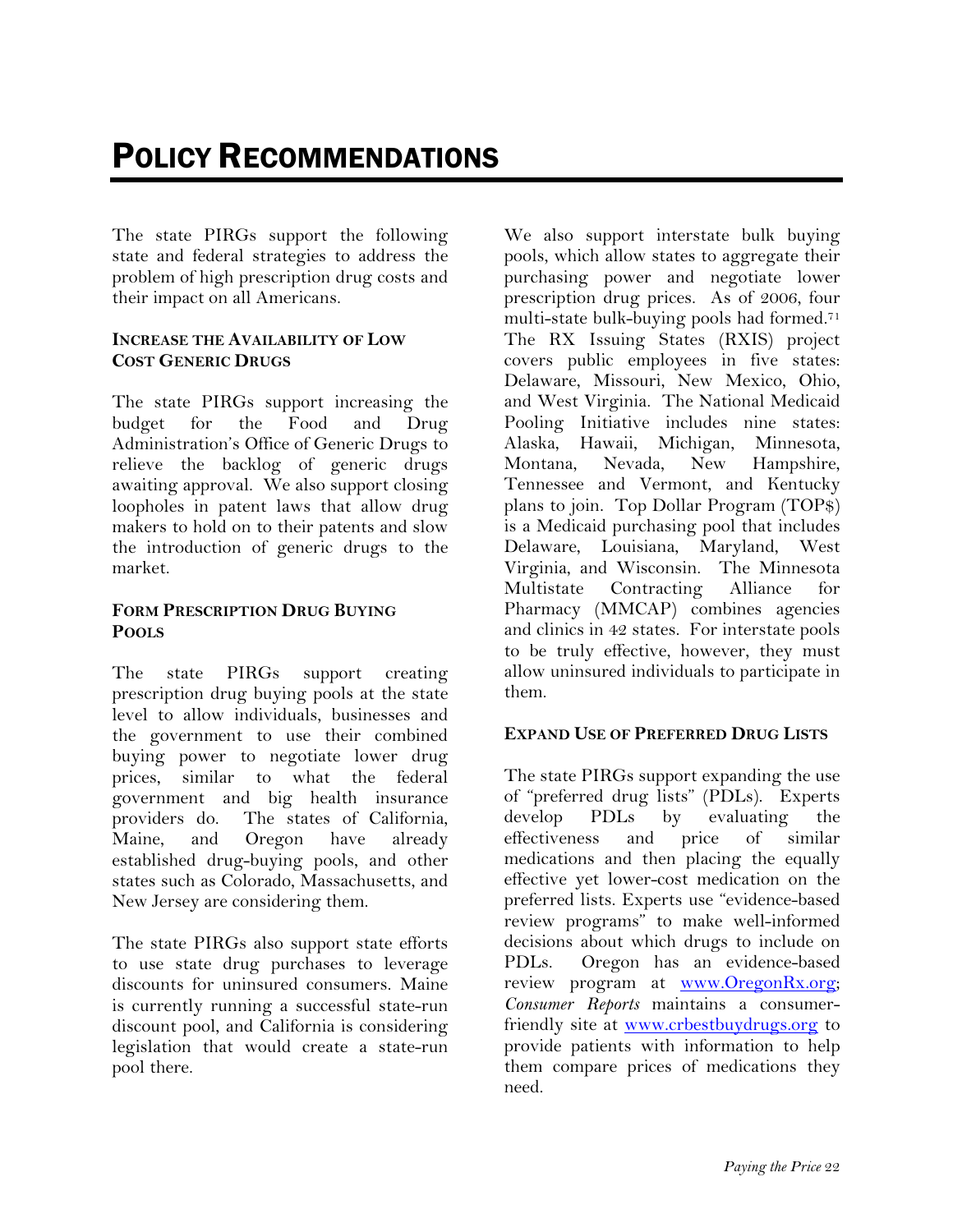#### **LIMIT DRUG MAKERS' MARKETING TACTICS**

Doctors and consumers are inundated with commercial information about brand-name prescription drugs. The marketer's goal is to increase sales, even if it means overstating the effectiveness of a drug and understating the drug's side effects.72

The state PIRGs support:

Limiting direct-to-consumer (DTC) advertising. DTC advertising encourages consumers to request the newest and often most expensive medication regardless of proof about the drug's superiority. We do not support banning all DTC ads because some "symptom ads" are useful to consumers.

Tightening regulation of DTC advertising. Currently, a drug maker does not have to include information about the side effects of a drug in an advertisement, if the ad does not explicitly say what the drug is used to treat. We support restricting these so-called "reminder ads" since they serve only to remind consumers of the name of the drug and do not give consumers any worthwhile information.

• Restricting marketing to doctors. State and federal governments should establish firm caps on the amount of money drug manufacturers can spend per doctor per year on direct promotion. States that are leading the way in restricting marketing to doctors include California, Minnesota, Maine and Vermont.<sup>73</sup> The voluntary guidelines developed by the American

Medical Association and PhRMA are too vague and lack an enforcement mechanism.

• Placing strict monetary limits or outright bans on gifts from drug makers to doctors and improving disclosure requirements for drug companies and doctors. Drug makers would have to report the value, nature and purpose of any gift or incentive given to a health care provider that is over a certain dollar amount.

#### **END PBM SECRECY**

The state PIRGs support efforts to increase transparency and accountability for Pharmacy Benefit Managers (PBMs). PBMs negotiate deals with drug makers on behalf of insurers, state health programs, and large businesses. These deals are shrouded in secrecy and are the basis for allegations and lawsuits that PBMs fail to act in their clients' best fiduciary interest.

#### **LEGALIZE PRESCRIPTION DRUG IMPORTATION**

The state PIRGs support legalizing prescription drug importation as an interim solution for the millions of consumers who cannot afford to purchase their medications in the United States.

Since the federal government has failed to act, numerous states and cities have implemented programs to help employees and consumers import prescription medications. The FDA, however, continues to block states' efforts to help their residents import prescription drugs.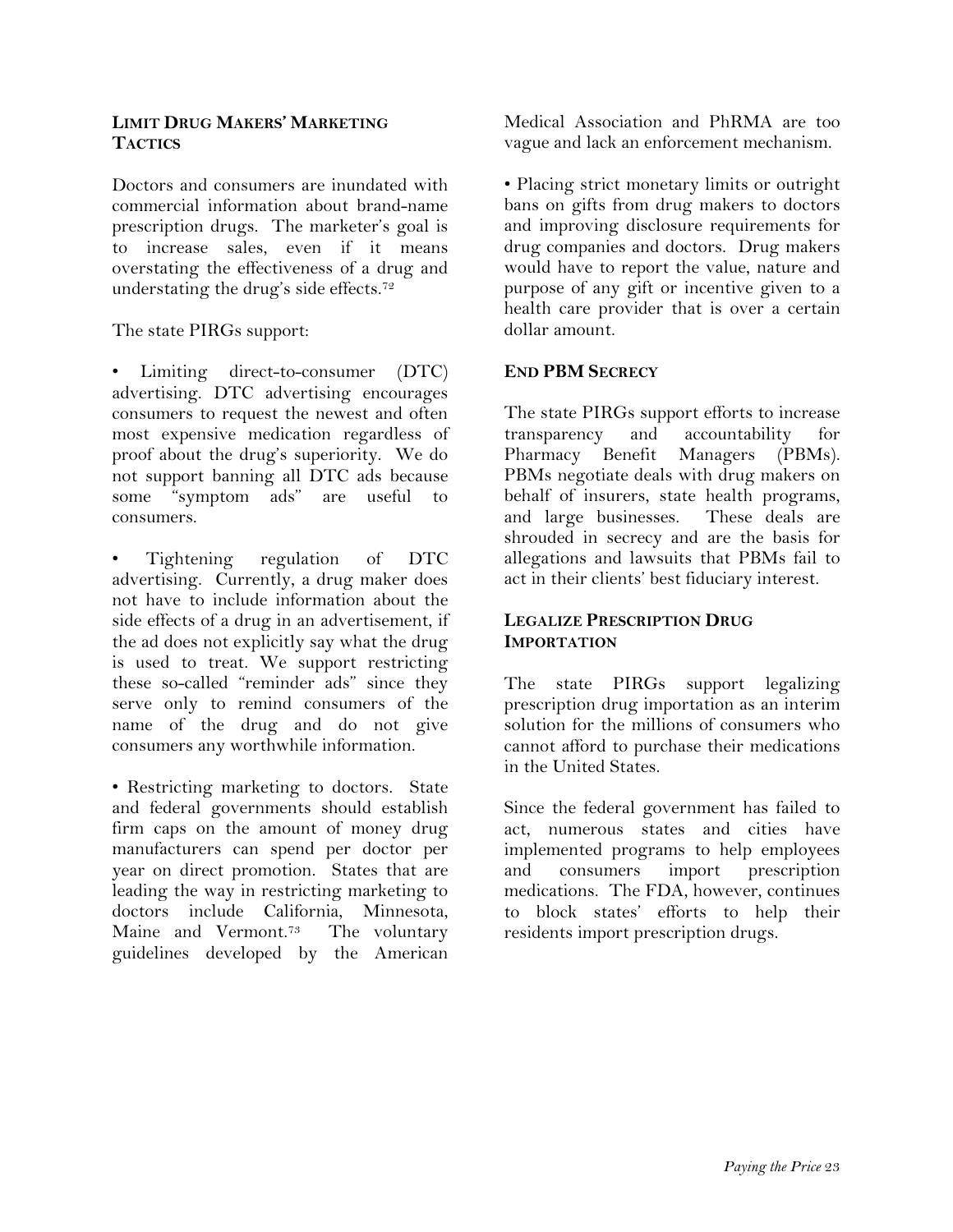# CONSUMER TIPS

#### **SHOP AROUND**

Use the phone to shop for lower drug prices. If you are uninsured, let the pharmacist know that. In conducting our surveys, several pharmacists offered us discounts once they found out we lacked insurance coverage or offered to match their competitors' lower prices.

Use the Internet to find out how much your medication should cost. Check out websites such as www.drugstore.com, which lists prescription drugs and how much you will save off the average retail price. Be careful when purchasing medications on the Internet. Some websites appear legitimate but actually sell counterfeit and unsafe products. The National Association of Boards of Pharmacy developed the Verified Internet Pharmacy Practice Sites program to certify pharmacies that meet licensing requirements (www.nabp.net). Always look for the online pharmacy's address; if the website does not disclose any address or phone number, it is probably not a legitimate business.

Another excellent tool is Consumers Union's Best Buy Drugs website at www.crbestbuydrugs.org, which lists alternative, less expensive medications consumers may be able to take, once they discuss it with their doctors.

#### **BUY GENERIC DRUGS WHEN POSSIBLE**

Ask your doctor or pharmacists for a generic version of your medication. Generic drugs are much cheaper than their brand name counterparts. Be aware of "brand name" generics, which are generic equivalents of popular brand name drugs made by companies that advertise to distinguish their products and pass the expense on to consumers.

Make sure you shop around for the best generic price, as some drug stores add high markups to their generic drugs.74

#### **BE UPFRONT WITH YOUR DOCTOR**

If you cannot afford the medication prescribed, let your doctor know that. Your doctor might be able to give you free samples or prescribe a different medication that is less expensive.

If you are prescribed a new, expensive drug, ask: Is this drug more effective than an older, cheaper drug only because it is prescribed at a higher dosage? Would the older, cheaper drug be as effective, if it were given at an equivalent dose?

#### **CONSIDER IMPORTATION**

Only import medications from pharmacies certified by the country in which they are based. Several states have set up websites to help their residents import drugs from certified Canadian pharmacies. Minnesota, for example, maintains a website, www.MinnesotaRxConnect.com; the state's Department of Health has visited and approved each of the pharmacies included on its website. These websites are generally open to out-of-state consumers.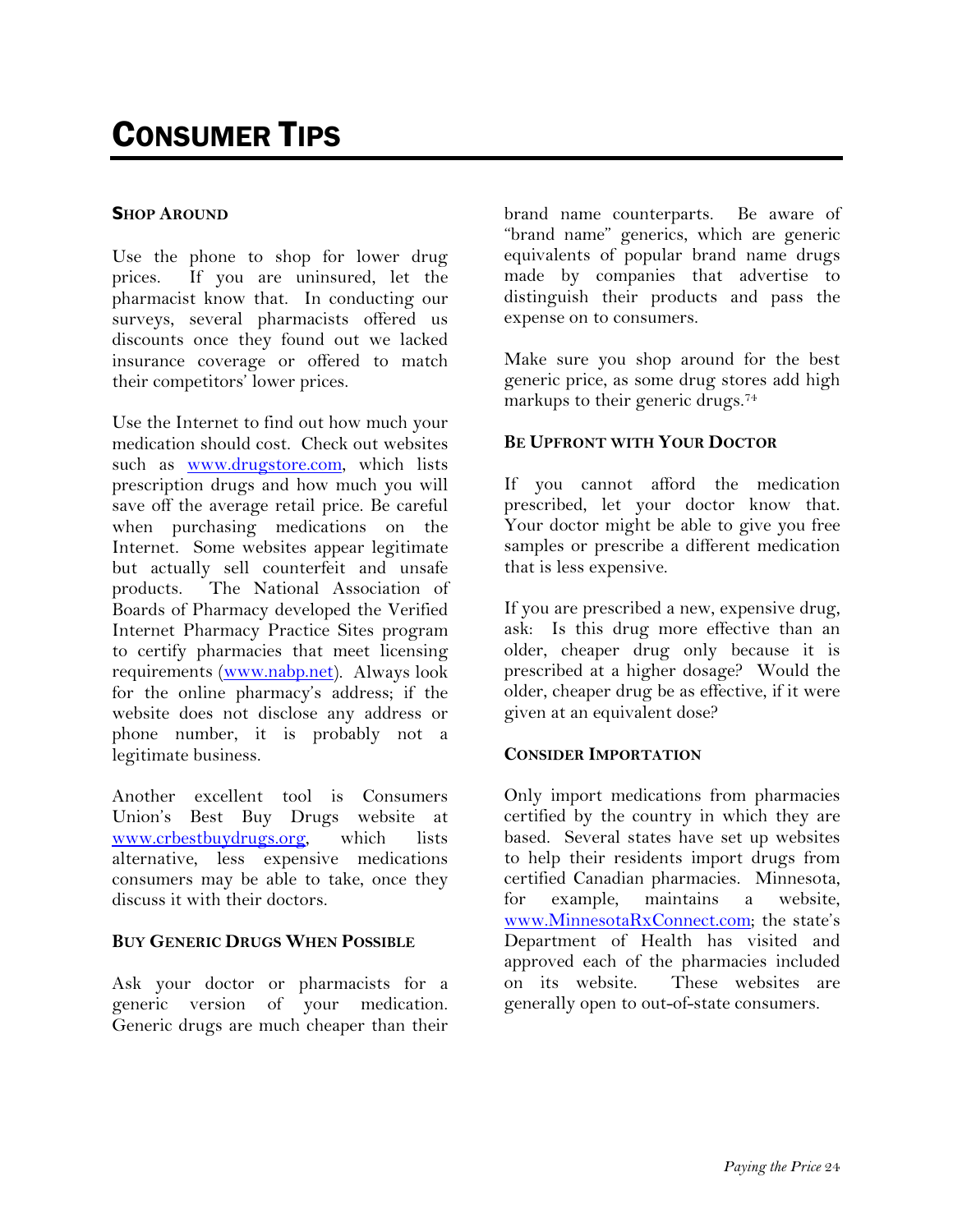## **METHODOLOGY**

#### **HOW WE SELECTED THE DRUGS TO SURVEY**

The report surveyed 10 drugs commonly used by Americans under 65. Using data from NDC Health, we developed a list of brand name prescription drugs most frequently dispensed to anyone in 2005. We included only brand name drugs; we did not include generic versions of drugs manufactured and sold by multiple companies.

To focus our study on prescription drugs used by people under 65, we chose not to survey commonly prescribed medications most often used by the elderly, based on an analysis by Families USA. We did opt to include the cholesterol-lowering drug Lipitor and the hypertension drug Norvasc on the list, as they are frequently prescribed to people under 65.

We conducted phone surveys of pharmacies for the following drugs at the noted quantity and dosage.

Allegra, 60 mg/60 tablets. Allegra is an antihistamine used to relieve symptoms of seasonal allergies.

Ambien, 10 mg/30 tablets. Ambien is a sleep aid. It is a sedative-hypnotic used for short-term treatment of insomnia.

Lexapro, 10 mg/30 tablets. Lexapro is used to treat depression and generalized anxiety disorder.

Lipitor, 10 mg/30 tablets. Lipitor lowers cholesterol and triglyceride levels in the blood. It reduces the risk of hardened arteries, heart attacks, strokes and peripheral vascular disease.

Norvasc, 10 mg/30 tablets. Norvasc relieves high blood pressure (hypertension) and can relieve and control chest pain.

Premarin, 0.3 mg/30 tablets. Premarin is a female hormone usually given to women who no longer produce the proper amount. It also can help prevent the weakening of bones (osteoporosis).

Singulair, 10 mg/30 tablets. Singulair is used to prevent and treat asthma. It may also be used for seasonal allergies.

Synthroid, 112 mcg/30 tablets. Synthroid is a thyroid hormone used to treat hypothyroidism.

Zithromax, 250 mg/6 capsules. Zithromax treats various bacterial infections, such as pneumonia.

Zyrtec, 10 mg/30 tablets. Zyrtec treats both seasonal and chronic allergies.

#### **HOW WE CONDUCTED THE SURVEY**

We surveyed a total of 669 retail drug stores in 35 cities in 22 states and Washington, DC in March and April of 2006. We surveyed retail pharmacies, chain stores, grocery store pharmacies, and mass merchant pharmacies. We did not survey online retailers. Although Internet pharmacy sales are growing, the vast majority of Americans purchase their medications from retail pharmacies.

We selected the pharmacies at random from an Internet directory website.75 Surveyors posed as uninsured, non-senior citizen consumers shopping for the best prices for their prescriptions. Our surveyors found most pharmacists to be quite helpful, often suggesting how the "uninsured" surveyor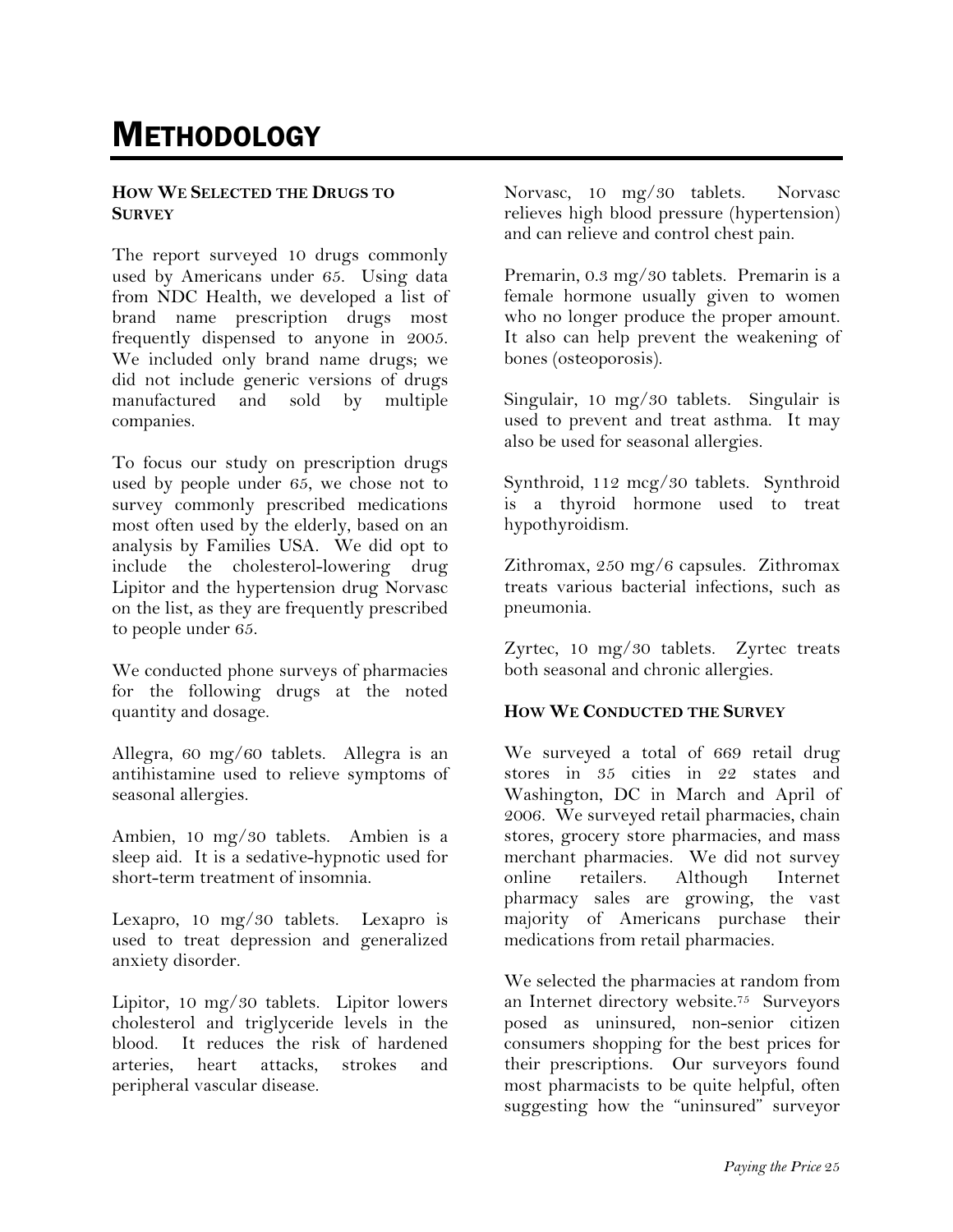could save money on his or her prescriptions. If available, they often recommended cheaper generic drugs.

In New York, we downloaded prices from the Attorney General's Prescription Drug Price website (http://www.nyagrx.org/) from randomly selected retail drug stores. If drugs on our survey were not listed on the website, we then called retail drug stores to obtain the prices.

#### **Number of Drug Stores Surveyed by City**

| Albany      | <b>NY</b> | 19 | Madison         | WI        | 13  |
|-------------|-----------|----|-----------------|-----------|-----|
| Albuquerque | NM        | 18 | Miami           | FL        | 17  |
| Anchorage   | AК        | 19 | Milwaukee       | WI        | 15  |
| Baltimore   | MD        | 20 | New Haven       | <b>CT</b> | 16  |
| Boston      | МA        | 20 | New York        | NY        | 21  |
| Buffalo     | NY        | 20 | Norfolk/V.Beach | VA        | 20  |
| Chicago     | IL        | 19 | Portland        | <b>OR</b> | 20  |
| Columbus    | OН        | 20 | Providence      | RI        | 20  |
| Denver      | CO.       | 20 | Raleigh         | NC        | 20  |
| Des Moines  | IA        | 20 | Richmond        | VA        | 19  |
| Detroit     | МI        | 20 | Sacramento      | <b>CA</b> | 21  |
| Green Bay   | WI        | 16 | San Diego       | <b>CA</b> | 20  |
| Greenfield  | MA        | 16 | San Francisco   | <b>CA</b> | 20  |
| Hartford    | <b>CT</b> | 20 | Seattle         | WA        | 20  |
| Honolulu    | НI        | 20 | Tallahassee     | FL        | 20  |
| Lansing     | МI        | 20 | Washington      | DC        | 20  |
| Las Vegas   | NV        | 20 | Wilmington      | DE        | 20  |
| Los Angeles | <b>CA</b> | 20 | Total           |           | 669 |

#### **HOW WE COMPARED RESULTS TO THE FEDERAL SUPPLY PRICE**

The pharmaceutical industry, HMOs, and large insurers do not make public the drug prices paid by most favored private sector customers. The Government Accountability Office considers the Federal Supply Schedule to be the best publicly available information on prices that the drug makers charge one of their most favored customers, the federal government. We obtained the Federal Supply Schedule prices from the Pharmacy Benefits Management Strategic Healthcare Group of the Department of Veterans Affairs, which oversees the Federal Supply Schedule prices.76

Because the Federal Supply Schedule prices do not include pharmacy-dispensing fees, we added \$6.75 to each price to reflect a generous dispensing fee. If the Federal Supply Schedule listed more than one price for the same drug (dosage and quantity), we used the highest price, which makes for a conservative comparison to retail prices paid by the uninsured.

#### **HOW WE COMPARED RESULTS TO PRICES FROM A CANADIAN PHARMACY**

We used a website run by the state of Minnesota, www.MinnesotaRxConnect.com, to obtain comparative drug prices in Canada. The Canadian pharmacies featured on the site are licensed by a Canadian province and governed by the laws and regulations of Canada.

Minnesota officials visited the pharmacies listed on the site and reviewed their facilities. They also reviewed the protocols used for filling prescriptions and the Canadian regulations governing the pharmacies, which are similar to Minnesota's regulations.

#### **HOW WE COMPARED OUR 2004 AND 2006 SURVEY RESULTS**

Nine of the ten drugs we surveyed for this report also appeared in our 2004 survey:<sup>77</sup> Allegra, Ambien, Lipitor, Norvasc, Premarin, Singulair, Synthroid, Zithromax, and Zyrtec. When referring to our 2004 findings, we only looked at the nine drugs that overlapped with the drugs surveyed this year in order to ensure an "apples to apples" comparison. Similarly, in comparing the national average price for each drug, we included data from only the cities that appeared in both the 2004 and 2006 surveys.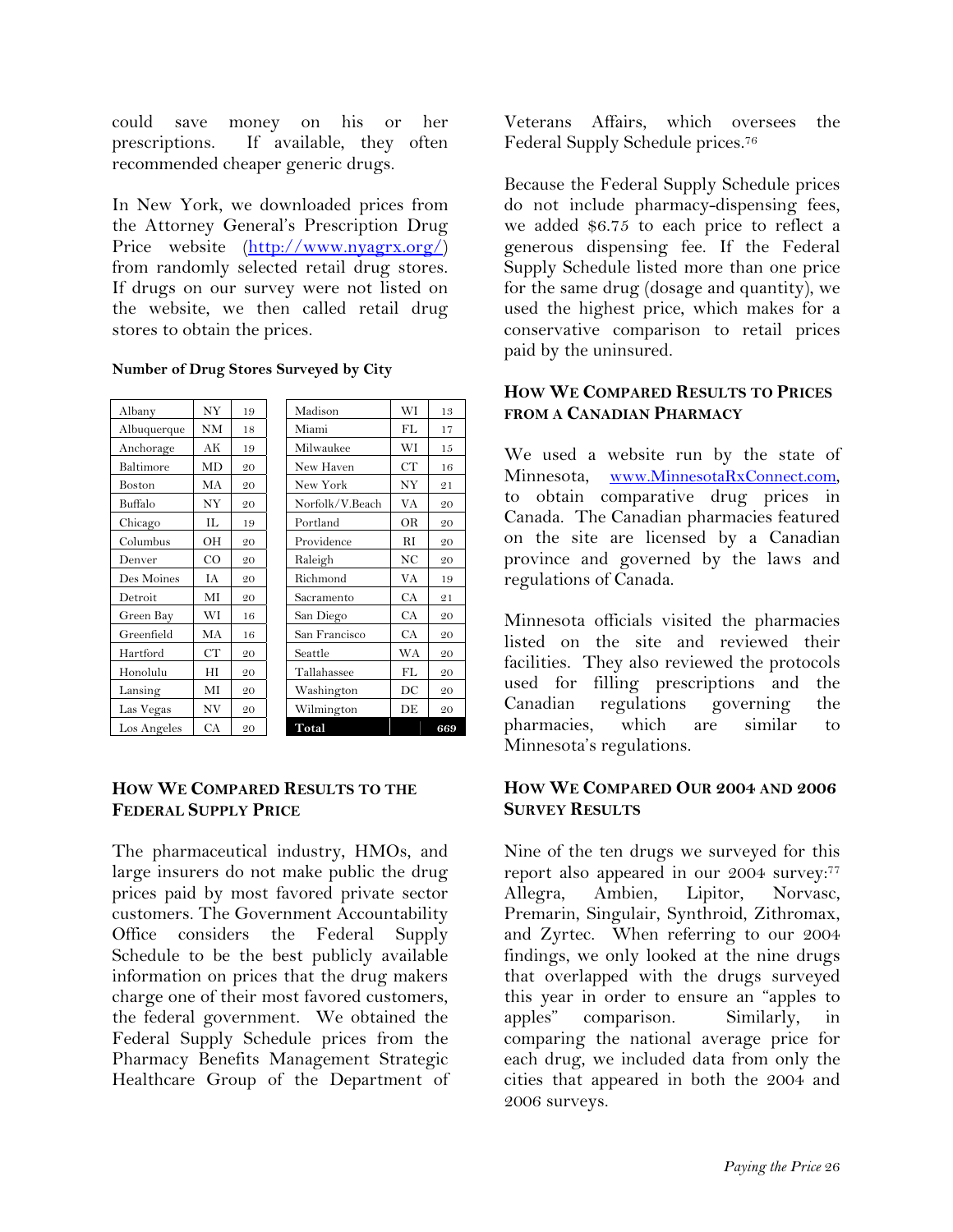## END NOTES

 $\overline{a}$ 

- <sup>1</sup> U.S. Census Bureau, "Income, Poverty, and Health Insurance Coverage in the United States: 2004."<br><sup>2</sup> M.P. McQueen, "Health Insurers Must Cover Adult Children," *The Wall Street Journal*, April 11, 2006.<br><sup>3</sup> Diane Rowla
- Health Coverage to the Uninsured," PowerPoint presentation, Figure 5, March 2006.<br><sup>4</sup> David Wessel, "How Will the U.S. Fill Its Benefits Gap?" The Wall Street Journal, April 13, 2006.
- <sup>5</sup> Victoria Colliver, "Jump in middle-income Americans who go without health insurance," San Francisco Chronicle
- *(SFGate.com),* April 26, 2006.<br><sup>6</sup> Rand Corporation, "Cutting Drug Copayments for Sicker Patients Can Cut Hospitalizations and Save Money," press release, January 11, 2006.
- 7 IMS Health, "IMS Health Reports 5.4 Percent Dollar Growth in 2005 U.S. Prescription Sales," press release, February 22, 2006.

<sup>8</sup> State PIRGs, Paying the Price: The High Cost of Prescription Drugs for Uninsured Americans, October 2004.<br><sup>9</sup> Sarah Lueck, "Health Spending Likely to Outpace Economy's Growth," The Wall Street Journal, February 22, 2006.

10 AARP, *Trends in Manufacturer Prices of Prescription Drugs Used by Older Americans*, First Quarter 2006 Update, June 2006, accessed at http://assets.aarp.org/rgcenter/health/dd140\_drugprices.pdf. 11 Families USA, "New Report Shows the Prices of Prescription Drugs for Seniors Rose 4.3 Times Inflation Last

Year," press release, May 25, 2004.

<sup>12</sup> Marcia Angell, M.D., *The Truth About the Drug Companies*, Random House (2004), 48.<br><sup>13</sup> Public Citizen, *Rx R&D Myths: The Case Against the Drug Industry's R&D 'Scare Card'*, July 2001.<br><sup>14</sup> Marcia Angell, M.D., *The* June 9, 2006.

16 Public Citizen, *Rx R&D Myths: The Case Against the Drug Industry's R&D 'Scare Card'*, July 2001. 17 Kaiser Foundation, "Many Generic Medications Face Problems With Market Entry," *Kaiser Daily Health Policy*  Report, May 1, 2006.<br><sup>18</sup> Marc Kaufman, "Obstacles to Generic Drugs Criticized," *The Washington Post*, April 19, 2006.<br><sup>19</sup> Marc Kaufman, "Drug Firms' Deals Allowing Exclusivity," *The Washing Post*, April 25, 2006.<br><sup>20</sup>

*Report*, May 1, 2006.<br><sup>23</sup> Generic Pharmaceutical Association, "Increased OGD Funding, Not User Fees, Will Benefit Consumers, Says

GPhA," press release, February 17, 2006.

<sup>24</sup> Rx Watchdog Report, AARP, Vol.3, Issue 1, February 2006.<br><sup>25</sup> Rx Watchdog Report, AARP, Vol.3, Issue 1, February 2006.<br><sup>26</sup> The Prescription Access Litigation Project (PAL), "Bitter Pill 2006 Press Release," April 26

<sup>27</sup> John Abramson, M.D., *Overedo\$ed America: The Broken Promise of American Medicine*, Harper-Collins (2004), 10.<br><sup>28</sup> "Consumer Advocates Call on FDA to Ban Prescription Drugs "Coupons," Press Release, Prescription Acce

Litigation Project (PAL), April 10, 2006.<br><sup>29</sup> "Stop Drug Ads" website, <u>http://stopdrugsads.org</u>, accessed on March 27, 2006.

<sup>30</sup> Alex Berenson, "Celebrex Ads Are Back, Dire Warnings and All," *The New York Times*, April 29, 2006.

31 Shankar Vedantam, "Comparison of Schizophrenia Drugs Often Favors Firm Funding Study," *The Washington Post, April 12, 2006.*<br><sup>32</sup> David Armstrong, "Aspirin Dispute Is Fueled by Funds of Industry Rivals," *The Wall Street Journal*, April 24,

2006.

<sup>33</sup> John Abramson, M.D., *Overedo\$ed America: The Broken Promise of American Medicine*, Harper-Collins (2004), xiii.<br><sup>34</sup> Stephanie Saul, "Doctors Object to Gathering of Drug Data," T*he New York Times*, May 4, 2006.<br><sup>35</sup>

Sales Force Model on U.S. Pharmaceutical Marketing Efforts," research paper for Kellogg School of Management, March 14, 2005.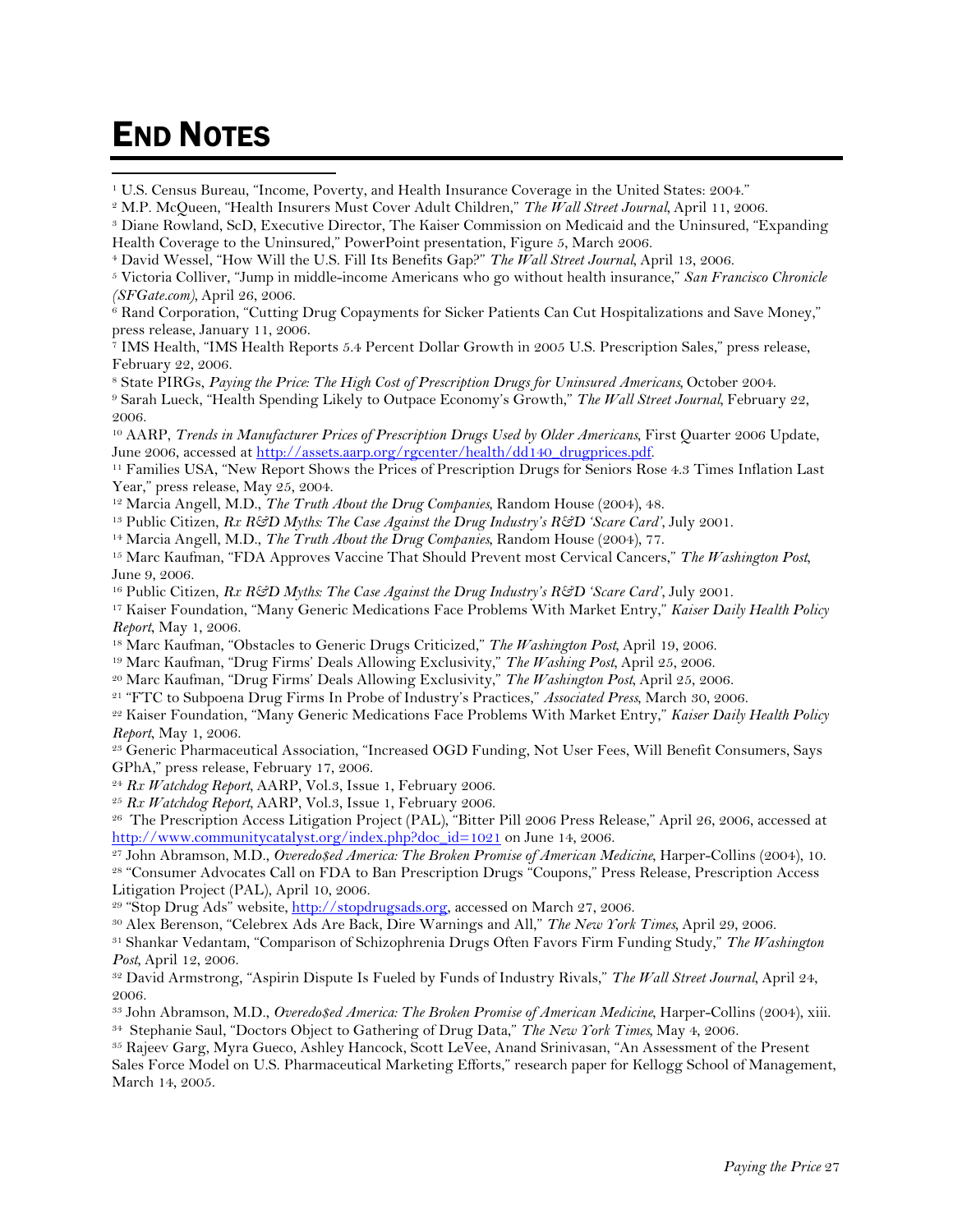36 Evelyn Pringle, "Pfizer and GlaxoSmithKline Help Send Kids to Prison," *OpEd News,* on-line column, May 29, 2006

 $\overline{a}$ 

http://finance.yahoo.com/q/pr?s=CMX.<br><sup>42</sup> Express Scripts Inc. Financial Profile, Yahoo! Finance, accessed June 21, 2006 at

http://finance.yahoo.com/q/pr?s=ESRX; MedcoHealth Solutions Inc. Financial Profile, Yahoo! Finance, accessed June 21, 2006 at http://finance.yahoo.com/q/pr?s=MHS.

<sup>43</sup> David A. Balto, Esq., "Memorandum, Proactive Litigation Against PBMs," the National Legislative Association on Prescription Drug Prices website, February 14, 2006

44 Barbara Martinez, "Selling Generic Drugs by Mail Turns Into Lucrative Business," *The Wall Street Journal,* May 9, 2006.

45 Barbara Martinez, "Selling Generic Drugs by Mail Turns Into Lucrative Business," *The Wall Street Journal,* May 9, 2006.

- 
- <sup>46</sup> Rx Watchdog Report, AARP, Vol.3, Issue 1, February 2006.<br><sup>47</sup> Sarah Lueck, "Medicare's Cost of Drug Benefit Will Be Lower Than Expected," *The Wall Street Journal*, May 2, 2006.

<sup>48</sup> Milt Freudenheim, "A Benefit for Insurers," *The New York Times*, March 31, 2006.<br><sup>49</sup> "Medicare Drug Benefit Diary," *The Wall Street Journal Online*, downloaded, May 25, 2006.<br><sup>50</sup> "Medicare Drug Benefit Diary," *T* 

Politics, downloaded on June 14, 2006 at www.crp.org/lobbyists/Indus.asp?Ind=H; campaign contribution figures for the Pharmaceuticals/Health Products Industry obtained from the Center for Responsive Politics, downloaded on June 19, 2006 at http://www.crp.org/industries/indus.asp?Ind=H04.<br><sup>53</sup> Public Citizen, "Drug Industry and HMOs Deployed an Army of Nearly 1,000 Lobbyists to Push Medicare Bill,

Report Finds," press release, June 23, 2004.

<sup>54</sup> Public Citizen, "Drug Industry, Sen. Frist and the White House Conspired to Obtain Broad Liability Shield for<br>Lawsuits Related to Pandemic Illnesses," press release, May 4, 2006.

55 "Tauzin switches sides from drug industry overseer to lobbyist," USA Today, December 15, 2004.<br>56 Public Citizen, "Drug Industry and HMOs Deployed an Army of Nearly 1,000 Lobbyists to Push Medicare Bill, Report Finds," press release, June 23, 2004.

<sup>57</sup> Maureen Groppe, "Millions spent to keep states from cutting drug costs," *The Detroit Free Press*, April 6, 2006.<br><sup>58</sup> Maureen Groppe, "Millions spent to keep states from cutting drug costs," *The Detroit Free Press* 

April 25, 2006.

60 Pfizer, *2005 Annual Report*, accessed June 27, 2006 at

61 Pfizer, "Pfizer First-Quarter 2006 Financial Results Reflect Operating and Financial Strength," press release, April 19, 2006.<br><sup>62</sup> Merck, "Merck Announces Strong Financial Results for the First Quarter 2006," April 20, 2006.

62 Merck, "Merck Announces Strong Financial Results for the First Quarter 2006," April 20, 2006. 63 Alex Berenson, "After Dreary '05, Drug Makers See Brighter Year Ahead," *The New York Times,* February 3, 2006.

64 For quarterly profits, the following sources: **Pfizer**: "Pfizer First-Quarter 2006 Financial Results Reflect Operating and Financial Strength," press release, April 19, 2006. **Sanofi-Aventis**: Laetitia Fontaine, "Sanofi-Aventis Earnings rise on Vaccines-Business Strength," *The Wall Street Journal Online,* May 5, 2006. **Wyeth**:

Wyeth, "Wyeth Reports Earnings Results for the 2006 First Quarter," press release, April 21, 2006. **Merck**: Merck, "Merck Announces Strong Financial Results for the First Quarter 2006," April 20, 2006. **Abbott**: Abbott, "Abbott Reports First Quarter Results Led by Strong Medical Products Performance," press release, April 19,

2006. **Forest Laboratories:** Forest Laboratories, "Forest Laboratories, Inc. Reports Q4'06 Diluted Earnings Per

<sup>37</sup> Emily Clayton, CALPIRG, *'Tis Always the Season for Giving: A white paper on the practice and problems of pharmaceutical detailing*, September 2004. 38 Daniel Gilbert, Op-Ed, "I'm O.K., You're Biased," *The New York Times,* April 16, 2006*.* 

<sup>&</sup>lt;sup>40</sup> Barbara Martinez, "Selling Generic Drugs by Mail Turns Into Lucrative Business," *The Wall Street Journal*, May 9, 2006.

<sup>41</sup> Caremark Rx Inc. Financial Profile, Yahoo! Finance, accessed June 21, 2006 at